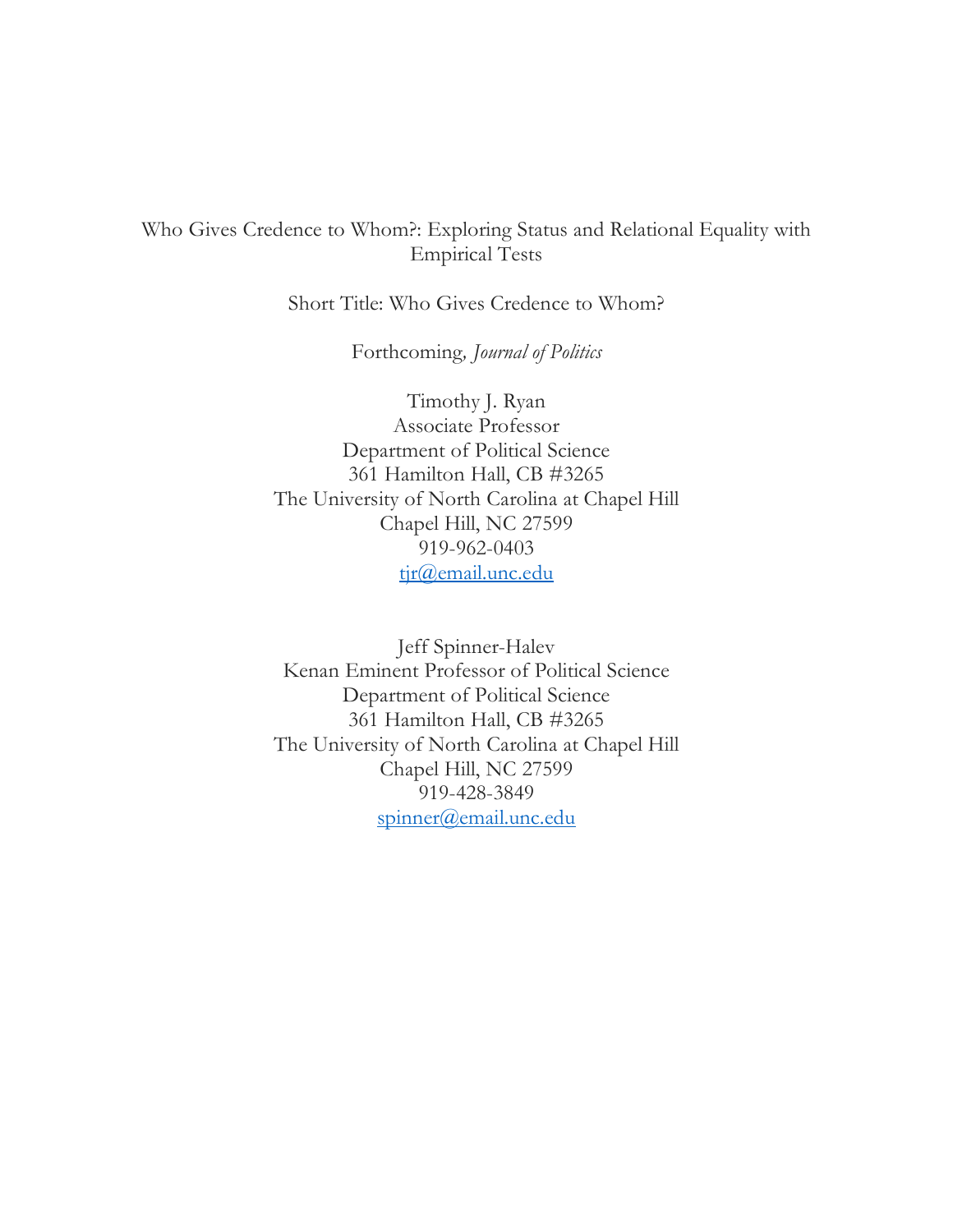**Title:** Who Gives Credence to Whom?: Exploring Status and Relational Equality with Empirical Tests

**Abstract**: A prominent view of equality that has arisen in recent years – social or relational equality – argues that whatever the distribution of quantifiable resources in a society, citizens must *treat* each other as equals: if some citizens are ignored because they are seen as lowstatus, it is a problem that should be rectified. However, the meaning of relational equality is vague. As an exercise in "middle-range" theorizing, we operationalize several conjectures that are compatible with relational equality, and submit these to empirical tests. In particular, we examine whether high-status people give little credence to the political views of lowstatus individuals. We find that some citizens' political views are indeed given less credence, but that this pattern occurs not because of their status *per se*, but rather because of how they communicate their arguments. Our findings help to clarify what aspects of relational equality represent the most promising avenues for further inquiry.

**Keywords:** relational equality, social equality, listening, status, political psychology

**Supplemental Materials Statement:** An appendix with supplementary materials and analysis is available online at [URL]

**Replication Statement**: Files to reproduce the quantitative results reported herein are available in the JOP Data Archive on Dataverse (http://thedata.harvard.edu/dvn/dv/jop).

**Statement concerning human subjects**: The studies reported herein were conducted in compliance with relevant laws and were approved or deemed exempt by the appropriate institutional and/or national research ethics committee.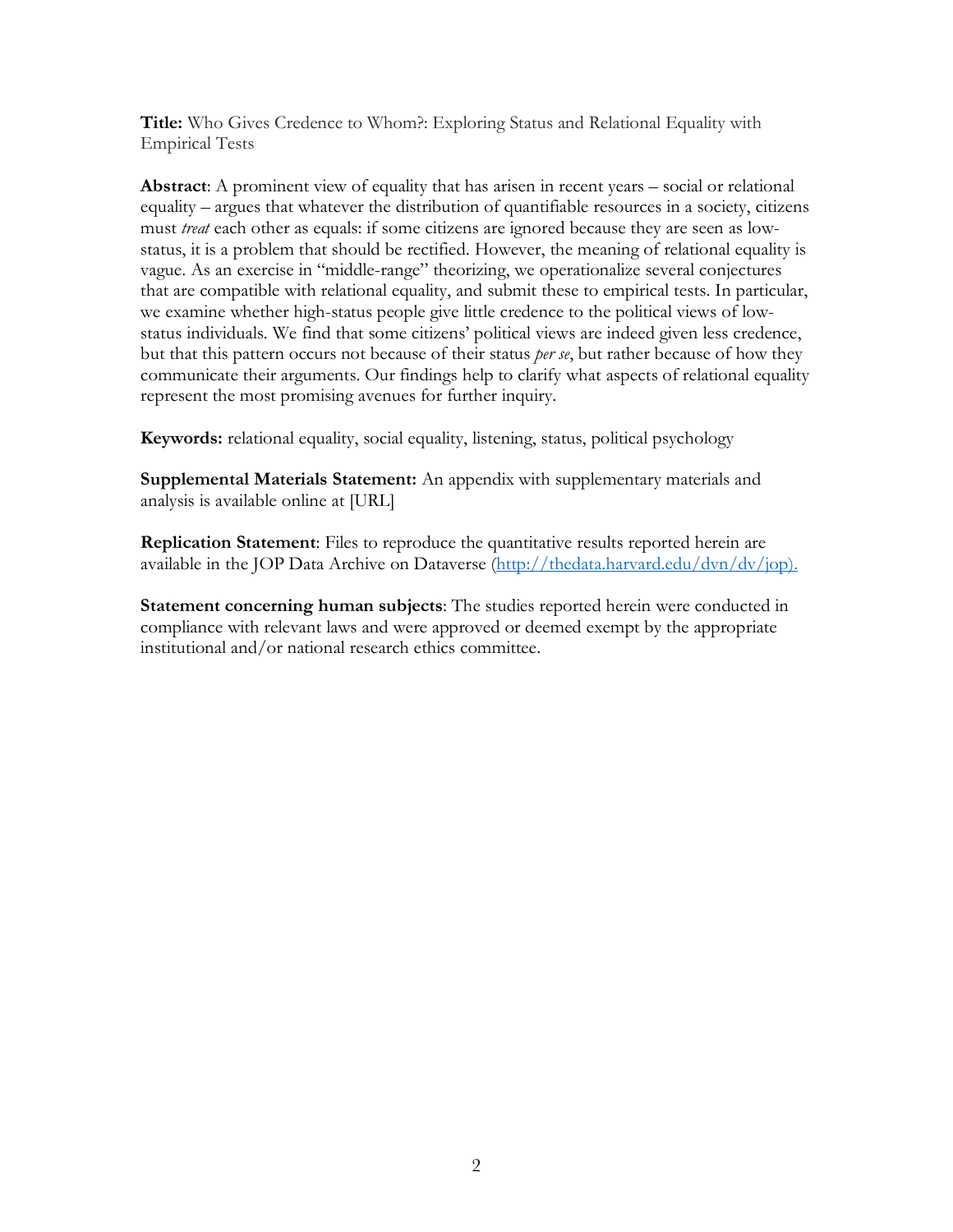"Rich people just care less," declared the headline of an opinion piece in the *New York Times*. The wealthy, the author declared, pay little attention to those without power and money: "those with the most power in society seem to pay particularly little attention to those with the least power" (Goleman 2013).<sup>1</sup> This worry, that those of higher status (those with more power and wealth) will "pay less attention to those a rung or two down," is a worry for democratic citizenship. If high-status citizens ignore others, then there is reason to be concerned about how we relate to one another as citizens. And if income inequality is increasing, then the concern is all the greater.

The worry about the wealthy and the powerful ignoring those with less status is not just a concern of opinion writers; it has animated a prominent view of equality that has arisen in recent years. Social or relational egalitarians<sup>2</sup> argue that whatever the distribution of quantifiable resources in a society (e.g. money), citizens must *see and treat each other* as equals. Social equality is now one of the most prominent conceptions of equality, having "gained significant traction amongst political theorists" (Schuppert, 2015). It is probably now luck egalitarianism's most important rival: "Two views of social justice have been engaging philosophers' attention and sympathy over the past decades: luck egalitarianism and relational egalitarianism" (Gheaus, 2016).

The innovation of relational equality is that it demotes distribution of income to a secondary factor when we conceptualize equality. If high-status citizens look down upon those with less status, dismissing their views as unimportant simply because of who is offering them, it arguably means that democracy is failing the standards of relational equality. Income and wealth are still relevant in this setup, but in a more instrumental way: the

<sup>&</sup>lt;sup>1</sup> The author cites the work of Dacher Keltner and Michael W. Kraus (though not any particular article by either one). See (Kraus, Piff, and Keltner 2009; Kraus et al. 2012).

<sup>2</sup> We use the terms interchangeably.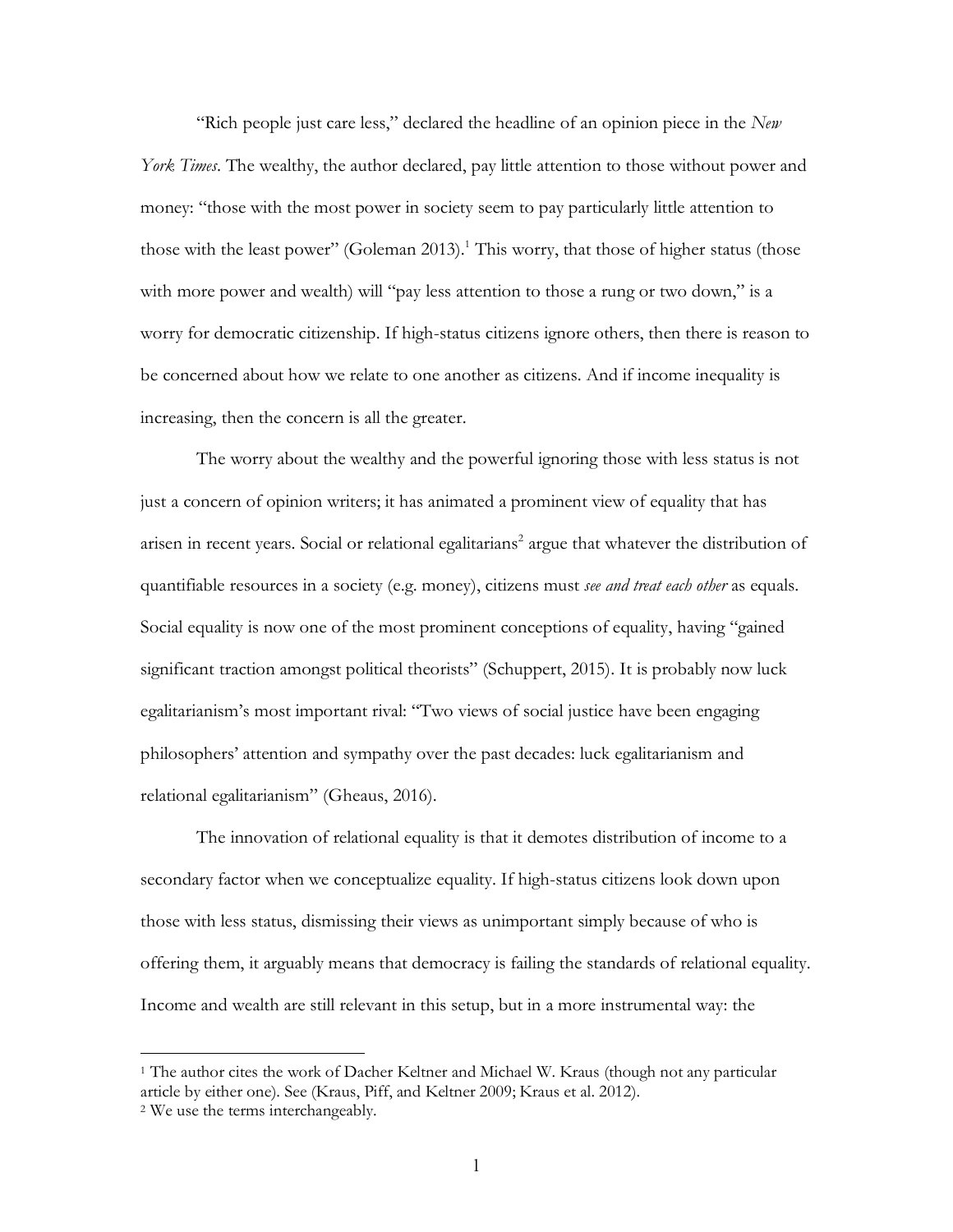distribution of resources is a matter of concern *insofar as* it undermines relational equality—a relationship relational egalitarians regularly assume.

Relational equality has many dimensions. Here we focus on one in particular: that high-status Americans give lesser credence to the political views of low-status Americans that they are less likely to take their arguments seriously and consider them carefully. By adopting this focus we extend the idea of relational equality in ways that its advocates suggest. This is an exercise in what Merton (1957) calls "middle-range" theorizing, whereby the broad and sometimes vague conjectures that are characteristic of normative theory are distilled into a narrower, but more tractable, set of testable hypotheses (Mutz 2008; Mutz 2002; Neblo et al. 2010, for excellent discussions).

Submitting an abstract idea to empirical scrutiny necessitates honing in on particular aspects of the idea. While this comes with a cost—we must defer examining some aspects of relational equality to future work—this exercise is particularly fruitful since relational equality, heretofore, has never been tested empirically. Although the concept has existed for at least twenty years, even its proponents acknowledge aspects that are vague. Operationalizing key parts of the theory for testing help to develop structural (rather than individualistic) aspects of the theory. It also leads us to consider in what contexts relational equality presents an important problem for democratic citizenship. And it leads us to elucidate the overlap between relational equality and epistemic (especially testimonial) injustice, which is concerned when members of some social groups are not believed. Epistemic injustice is conceptually distinct from relational equality, but as we note below the concerns of each bear a strong family resemblance.

We are hardly the first to examine the political role of social status, but our research differs from previous studies of status in two important ways. First, while many studies show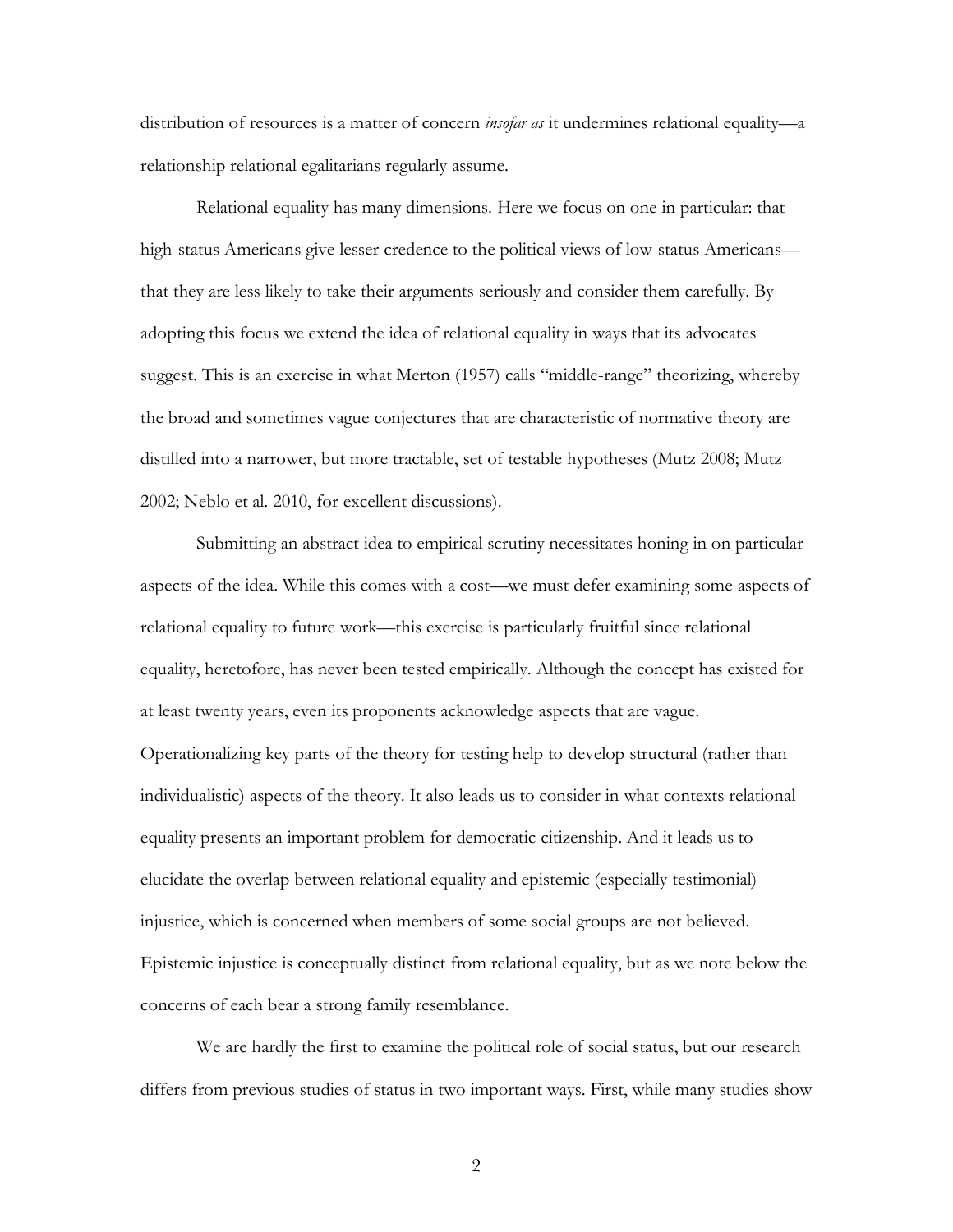that high-status people listen to those with lower status less than to others, these studies all examine face-to-face to interaction. Face-to-face interactions are, in a way, peculiar. They are small, particular, and episodic. Moreover, low- and high-status people rarely communicate face-to-face about politics, which might limit the structural significance of face-to-face interactions. In contrast, we designed a set of studies that focused on communication that unfolds through political media. In this, we are pushing the idea in a new direction in order to think of it in *structural* terms, a necessary step if the idea is to fulfill its advocates' aspirations to become a theory of justice.

Second, we carry out a research design suited to examine behavior of the wealthy. While status takes on many forms, our interest is if high-status citizens, defined by income and occupation, pay attention to low-status citizens. By accruing a critical mass of wealthy citizens to study, we engineer a rare opportunity to investigate how this particular group views their fellow citizens. In this, we take seriously an admonition from Elizabeth Anderson that "political philosophers need to become sociologically more sophisticated. Because the object of egalitarian concern consists of systems of social relations, we need to understand how these systems work to have any hope of arriving at normatively adequate ideas" (Anderson 2012b, 55; Lippert-Rasmussen 2018, 156).

We find scant evidence that citizens automatically dismiss political views offered by low-status individuals—the abiding concern of social egalitarians. This result holds even among high-status individuals. At the same time, our results illustrate how low-status individuals could nonetheless come to be ignored—not because of status *per se*, but as a byproduct of presenting their political views less adeptly than others. Our results help clarify the mechanisms that link status to giving credence to others on political matters, and point to different remedies than those that social egalitarians typically advance. Still, our studies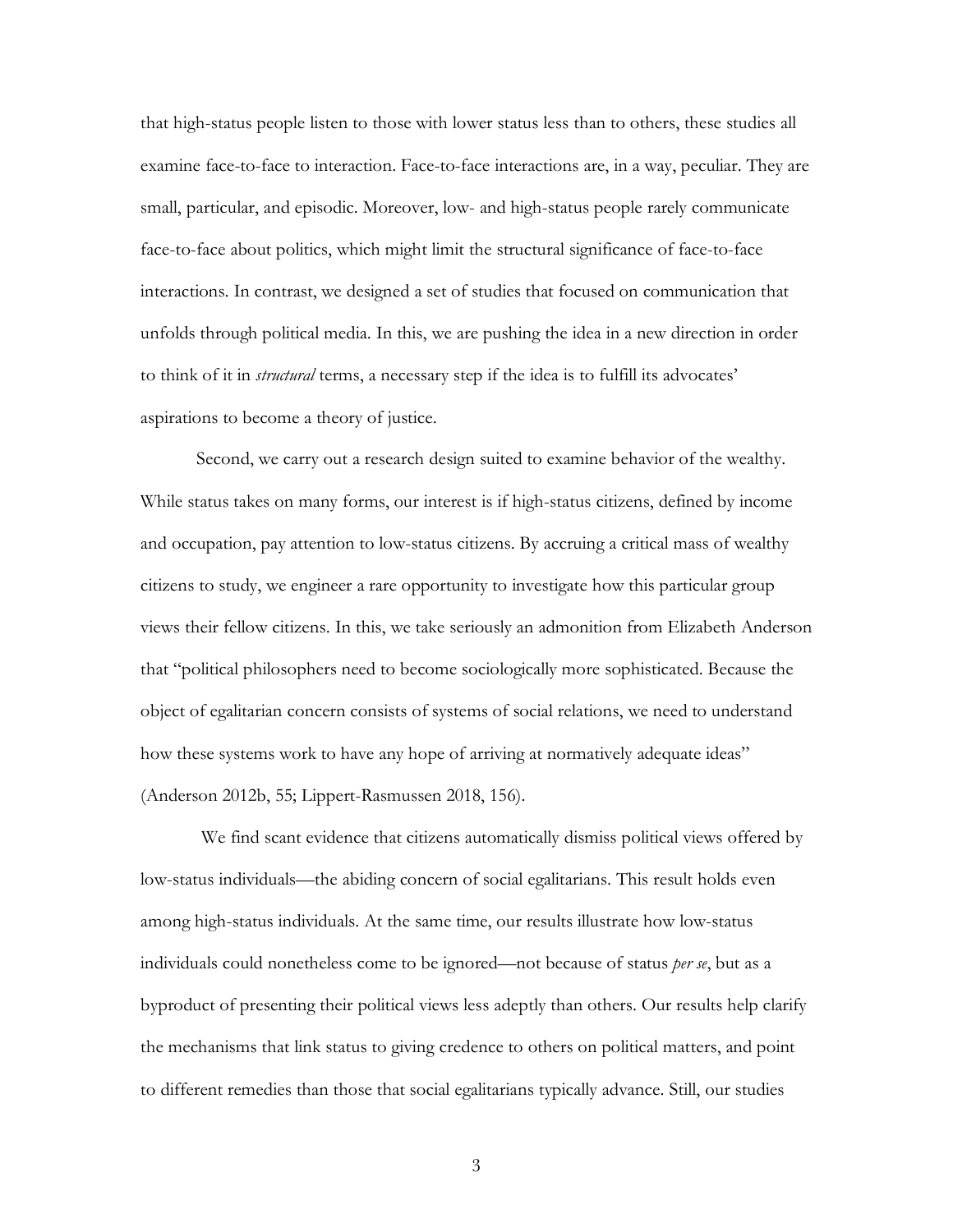suggest that the underlying concern of social egalitarians—that some citizens are apt to be ignored—is correct.

#### *What is Social Equality?*

For a long time, theories of justice focused on the distribution of resources. John Rawls, for example, discusses the circumstances that justify material inequality among people, while retaining the idea that all people are fundamentally equal. More recently, scholars shifted the emphasis from what people have to how they obtain it. "Luck egalitarians," for example, argue justice and equality mean that society should compensate for bad "brute" luck, but once this compensation is given, and if society establishes fair procedures, then the resulting distribution of income is fair. Different choices will usually lead to different income outcomes; but as long as people are treated equally, their autonomy respected, and there is compensation for bad brute luck, this outcome is fair according to luck egalitarians.<sup>3</sup>

Relational egalitarians disagree with luck egalitarians (and other arguments that focus on distribution of income as a metric of equality) because, they argue, a "fair" distribution of wealth and income is unjust if it undermines equal status. Samuel Scheffler argues: "Equality, as it is more commonly understood, is not, in the first instance, a distributive ideal… It is, instead, a moral ideal governing the relations in which people stand to one another" (Scheffler, 2005, 21). Elizabeth Anderson argues that "Relational egalitarians identify justice with a virtue of agents (including institutions). It is a disposition to treat individuals in accordance with principles that express, embody, and sustain relations of social equality

<sup>&</sup>lt;sup>3</sup> The luck egalitarian literature is quite extensive. An overview is (Arneson, 2011); a nuanced defense is (Tan, 2012) Some social egalitarians like Elizabeth Anderson contrast their arguments directly with luck egalitarianism, while others contrast it with distributive theories of justice in general.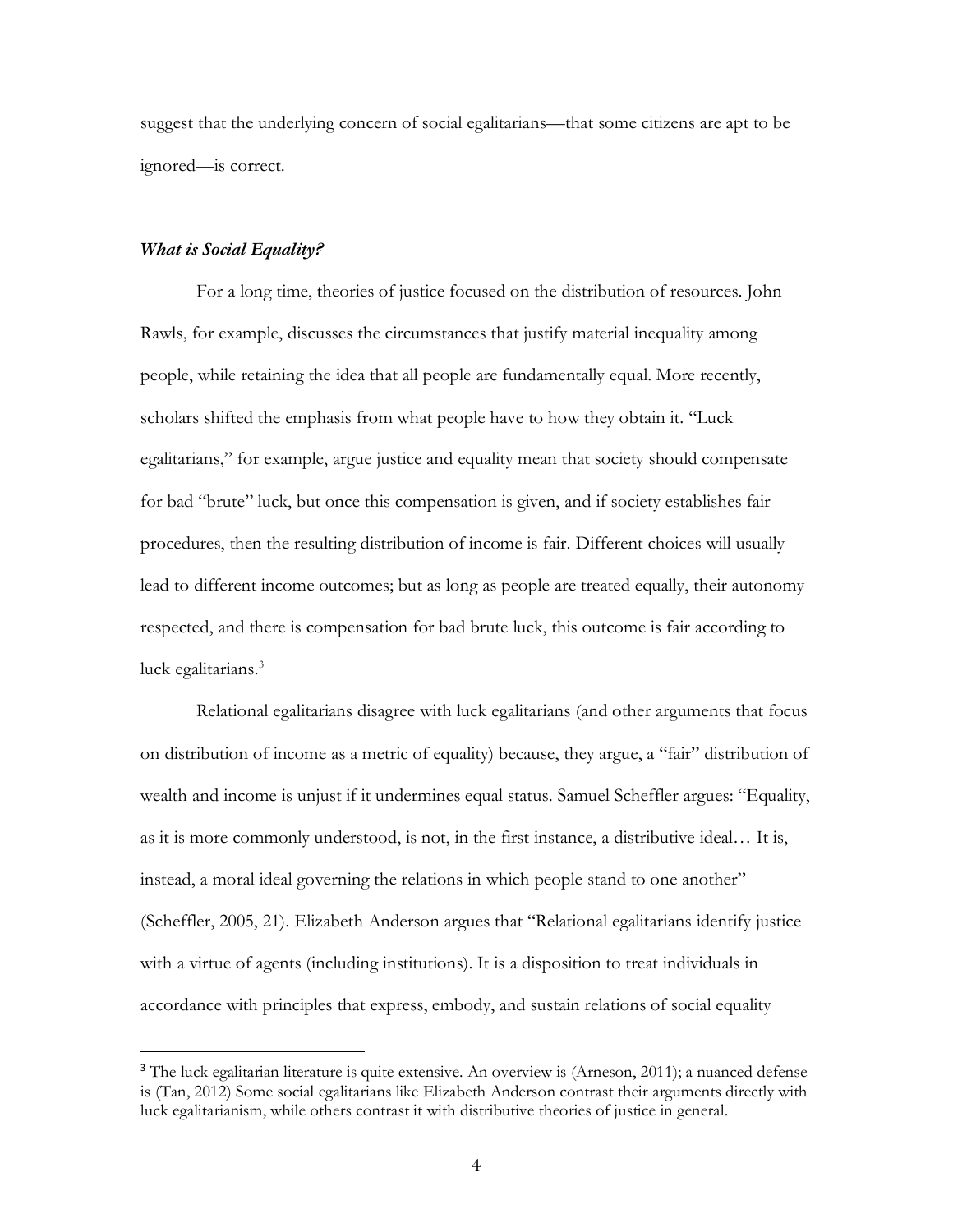(Anderson 2010, 2) Relational egalitarians emphasize the importance of *status*. Irrespective of how income or other differences arise, if a person is treated as less than equal—if she is denied dignity or if her political concerns are dismissed out of hand, for instance—it represents an injustice.

The way that social egalitarians sometimes explain their argument, however, leaves some questions unresolved. Anderson says that social egalitarian arguments roundly reject "such hierarchies based on circumstances of birth, such as caste, race, family lineage, and gender" (Anderson, 2008b, 264; see also Anderson, 2008a, 145; Fourie, 2015, 3). Yet since liberals of all kinds oppose discrimination or favoritism based on unchosen characteristics, this rejection does little to develop social equality as a distinct concept. That social egalitarians often discuss what implications their views have for income inequality (Schemmel 2011) also does not help clarify the distinction between distributive justice and relational equality. Twenty years after David Miller provided a first draft of social equality, supporters of the idea lament that social egalitarians' "proper positive aim [is] not often clear" (Garrau and Laborde, 2015, 47). In his comprehensive comparison of luck and social egalitarianism, Kasper Lippert-Rasmussen argues that relational egalitarians have not answered a basic question: "what is it to relate as equals in the first place"(Lippert-Rasmussen 2018, 63).

One place where social equality, particularly as developed by its two most prominent defenders, Anderson and Scheffler, has potential to distinguish itself from previous conceptions of equality is its focus on credence—that is, taking the arguments of others seriously. Anderson says that as citizens: "We enjoy standing to make claims on everyone else, that they pay due attention to our interests. We make such claims in our own right, not on account of our position in the division of labor or rank in any hierarchy of esteem or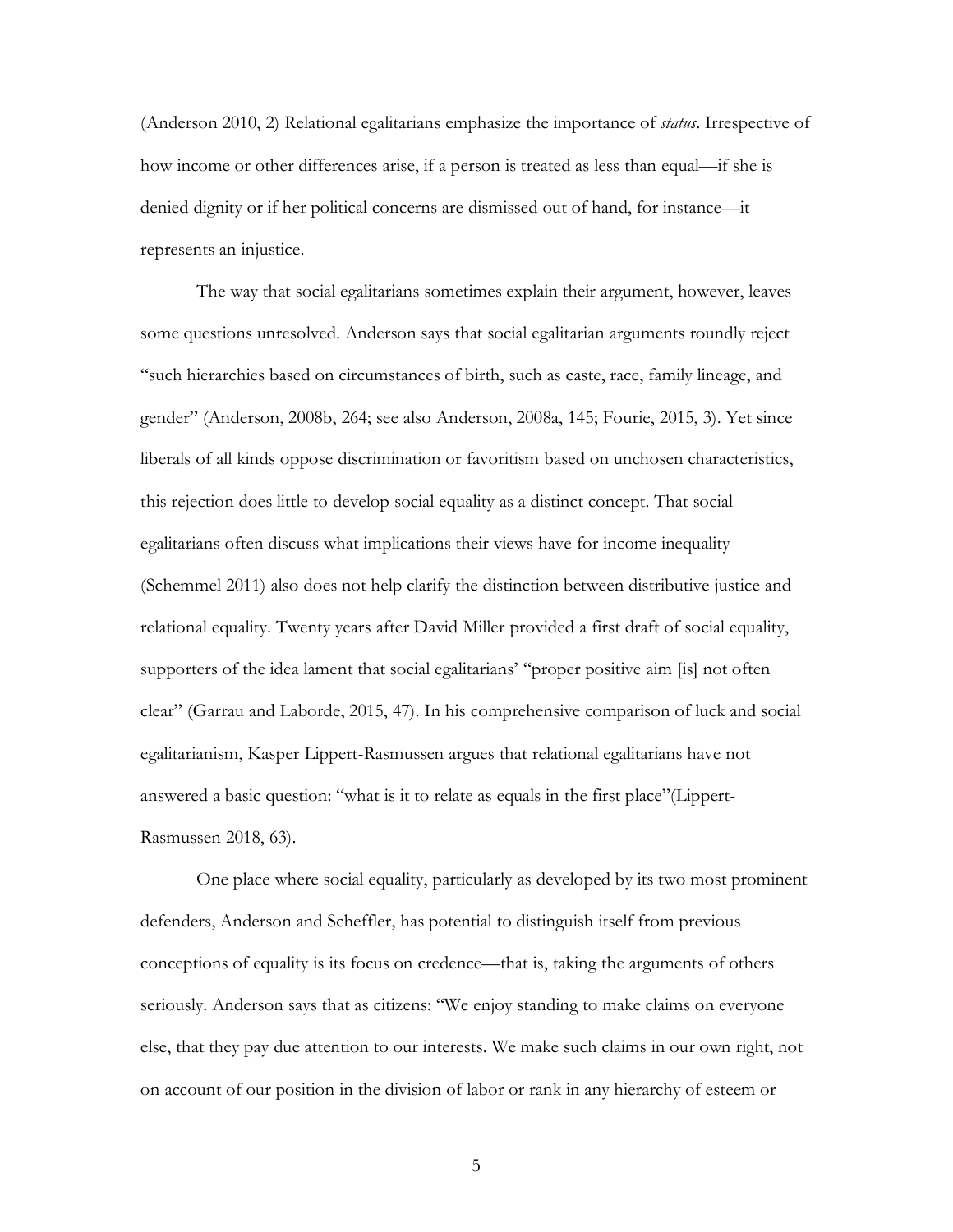power. We make our claims meeting one another eye-to-eye, not having to beg for consideration, nor acting as if, in recognizing others' claims, we are doing so as a condescending favor" (Anderson, 2008b, 264-5). Scheffler similarly discusses an "egalitarian deliberative constraint": "In a relationship that is conducted on a footing of equality, each person accepts that the other person's equally important interests—understood broadly to include a person's needs, values, and preferences—should play an equally significant role in influencing decisions made within the context of the relationship" (Scheffler 2015, 25). If people of high-status do not listen to those of lower status on political matters, then social inequality undermines political equality.4 This is a significant claim, and one that can serve to distinguish relational equality from distributive equality if true.

Yet examples from both Anderson and Scheffler appear at first blush to suggest their focus is on individual interactions; Anderson's discusses individuals talking "eye to eye," while Scheffler illustrates the egalitarian deliberative constraint with a family discussing where they should vacation. This focus seems similar to one strand of the idea of epistemic justice, testimonial injustice, which is when one person's prejudice against a social group leads her or him to discount the voice of a member of that group (Fricker 2007). An example is a "case of 'stop and search' by the police, where a racial prejudice affects the perception of the police officer so that a young black male driver receives a prejudicially deflated level of credibility when he declares that he is the rightful owner of the car" (Fricker 2013, 1319).

<sup>4</sup> David Miller seems sympathetic to this claim, too: "Unless we enjoy equal status as citizens, we cannot have equal status in social life more generally" (Miller 1997, 234-5). Remarkably, Miller sees this relationship as all but self-evident: "This is an empirical claim for which I cannot provide evidence, but it may seem so obvious as not to need any" (1997, 234-5).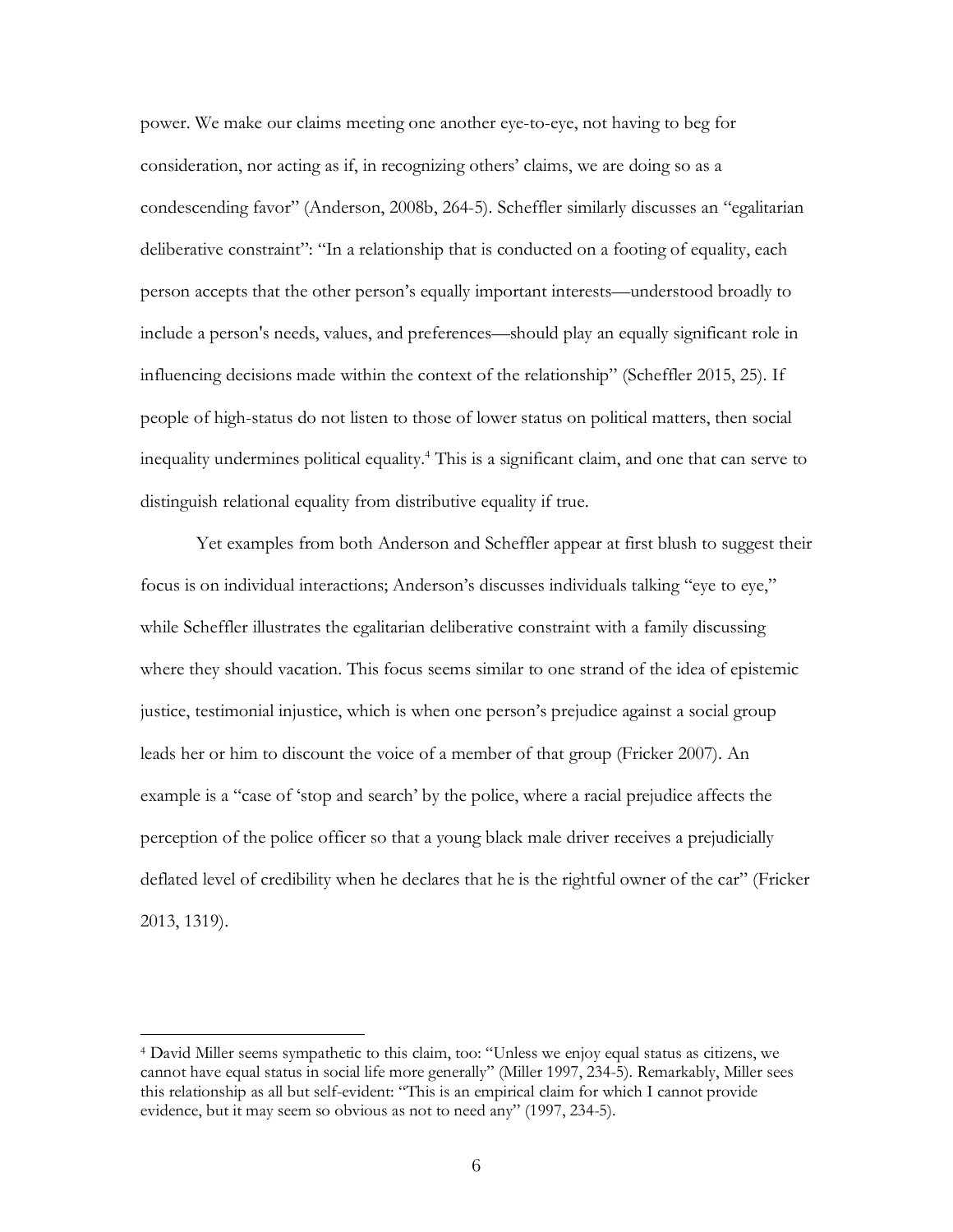Despite this surface similarity, relational egalitarians are not only thinking of individual encounters. This is vividly clear since Anderson, in her sympathetic critique of Fricker, argues that "structural injustices require structural remedies" (Anderson 2012a, 171). Indeed, social egalitarians do not present their ideas as a *supplement* to luck egalitarianism (such as by saying luck egalitarianism is about structures and relational egalitarianism is about individual attitudes). Instead, relational egalitarianism is presented as an *alternative* theory of justice to luck egalitarianism (Anderson 2010, 2; Lippert-Rasmussen 2018), which is concerned "with the implications of equality on a political and institutional level" (Fourie, Schuppert, and Walliman-Helmer 2015, 4). Toward the end of her seminal article on relational egalitarianism, Anderson says: "This gives us a rough conception of equality. How do we derive principles of justice from it" (Anderson 1999, 313); see also (Anderson 2010, 2; Lippert-Rasmussen 2018, 138)? Unsurprisingly, toward the end of his essay explaining the "egalitarian deliberative constraint," Scheffler says that the question is how to scale up the constraint in a "society of equals" since the issue is how we think about "the institutions and practices that constitute the social framework" (Scheffler 2015, 38).

Nonetheless, relational egalitarians do not clearly specify the setting in which we should take each other's arguments seriously. They want to "scale up" but do not say how. If relational egalitarianism will be a plausible theory of justice, it must figure out ways to do so. We suggest one way to scale up here. We think we can make some headway on this matter, by focusing on what we call *credence*. Our intent is to test one aspect of what it means to regards one's fellow citizens, and their arguments, as equals. We are pushing relational egalitarianism in a new direction, but one that is compatible with its advocates' aspirations.

#### *Understanding Mechanisms*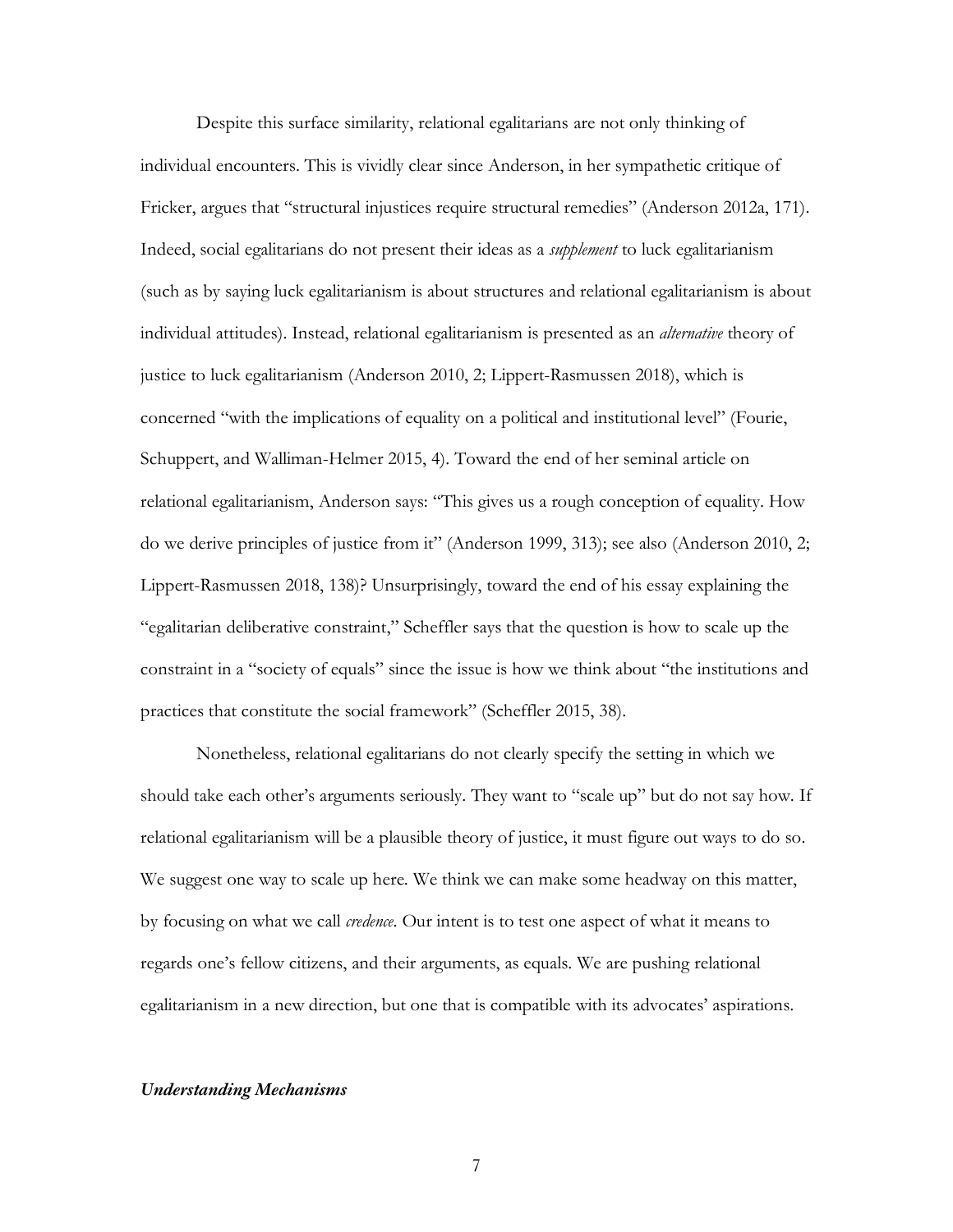In the fall of 2017, one of us received a note from a newspaper delivery person, which we include as Figure 1. As one can see, it has abysmal writing. Based on his occupation, this note comes from a low-status person, but if he wanted to express political views, a big obstacle might not be status *per se*, but rather the ability to express his ideas clearly.

This episode called our attention to an additional limitation of the existing normative work on status: it seldom stipulates the mechanisms by which status might become associated with the ability to have one's voice heard. One possibility—the one that is implicit in the normative work—is that people attend to status *per se*—that when they listen to a person express an opinion, they are attentive to his or her social standing, and assign credit to the views on that basis. An alternative possibility is that status is correlated with some other characteristic that influences one's ability to be heard—essentially that the link between status and credence is a byproduct of a distinct causal relationship. In this case, a low-status person like the newspaper carrier whose letter appears in Figure 1 might not be ignored because he is low-status, but rather because he happens to communicate poorly.<sup>5</sup>

This distinction matters. Both possibilities imply an ecological correlation between social status and having one's views be attended to. But they suggest different remedies. If citizens dismiss the views of low-status individuals simply because they are low-status, the remedy is to educate the listeners and help them see their biases, or change the social structure so status differences are narrowed. But if low-status individuals are being dismissed because of how they express their views, the remedy might be to help them communicate

<sup>5</sup> There is a third, more nuanced possibility: perhaps social status and communication skills work in conjunction, such as if poor communication skills were to *activate* discrimination—specifically against low-status individuals. We consider this possibility head-on in a follow-up test discussed below.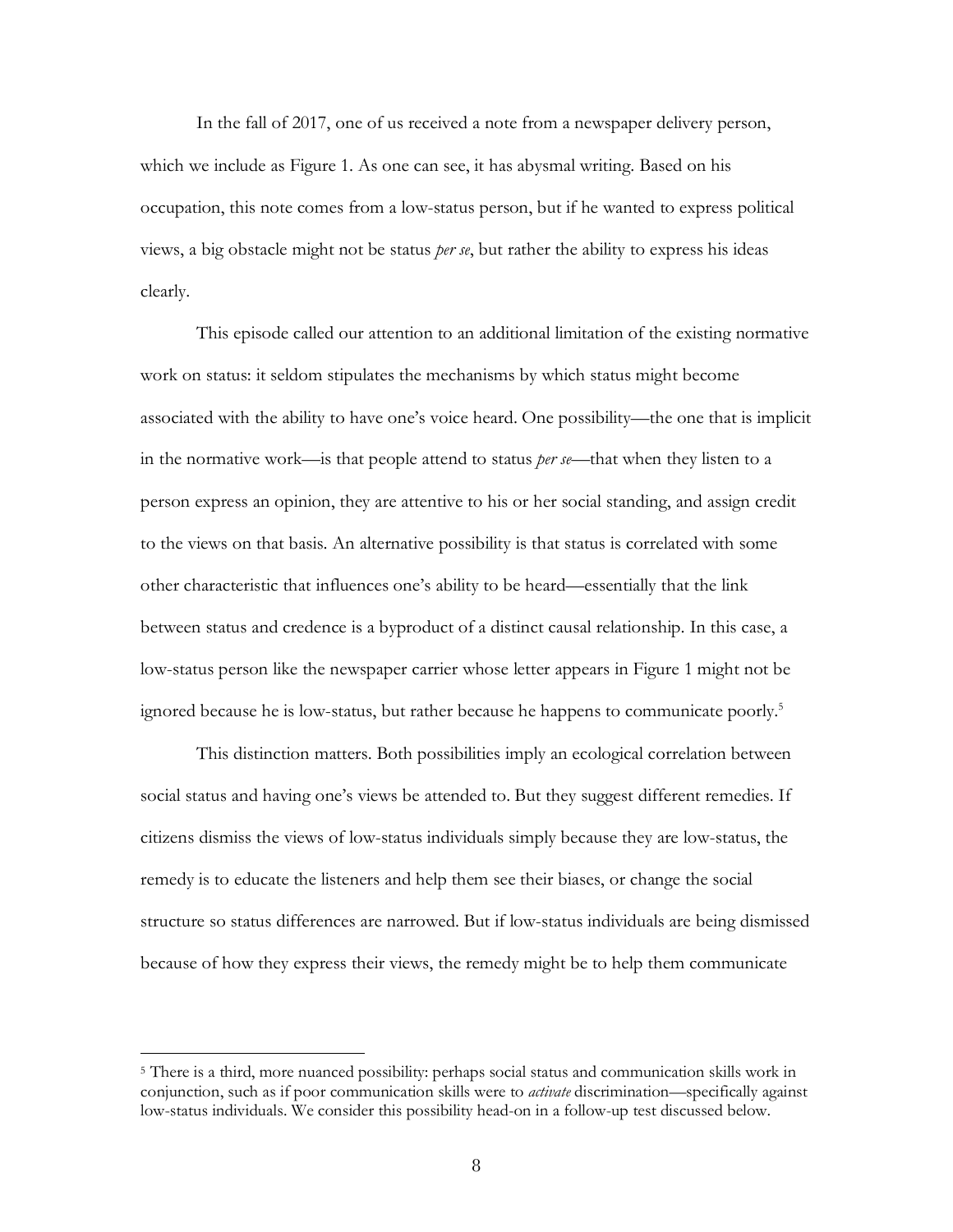effectively, or to find advocates who can clarify and amplify their concerns or teach listeners to be more attentive.

We cannot be exhaustive in testing ways in which status might ecologically become associated with the ability to be heard in the political arena, but we designed our tests below to identify the independent role that communication skills might play in causing some political views to be ignored.

### *Benefits of Middle-Range Theorizing*

As we suggest above, one benefit that comes from submitting the normative conjectures about status to an empirical test is that one is confronted with interpretive issues that require concretizing abstract (and sometimes vague) concepts. Here, we discuss three issues we confronted in designing a test of how a person's social status affects his or her ability to be heard. As will become clear, resolving these issues necessarily required narrowing our focus to some specific questions while leaving others for subsequent work.

The first critical question we confronted in specifying our tests was: *in what contexts might a person's social status affect how much her views are attended to?* We decided to test overtly *political* communication, since the focus of relational egalitarians is how citizens relate to one another, and how their political claims are evaluated by each other. But as we discuss above, the face-to-face examples provided by Anderson and Scheffler are limited in helping us think about structural implications.<sup>6</sup> People rarely deliberate about politics in intimate settings; and when they do, it is even rarer that they encounter political disagreement (Mutz  $2006; 2002$ ).<sup>7</sup>

 <sup>6</sup> See also Fiske (2010) and (Ridgeway & Nakagawa 2014; York and Cornwell 2006; Strodtbeck, James, and Hawkins 1957). Carnes and Lupu (2016) tested whether politician social status (being a factory worker or business owner) affected voters' support. They found no differences at all, though this null result might be attributable to the subtle and somewhat unrealistic status manipulation their studies employ.

<sup>7</sup> A possible exception is the workplace (e.g. Huckfeld et al. 1995), but even here, citizens are probably homogeneous in terms of status and might seldom discuss political affairs.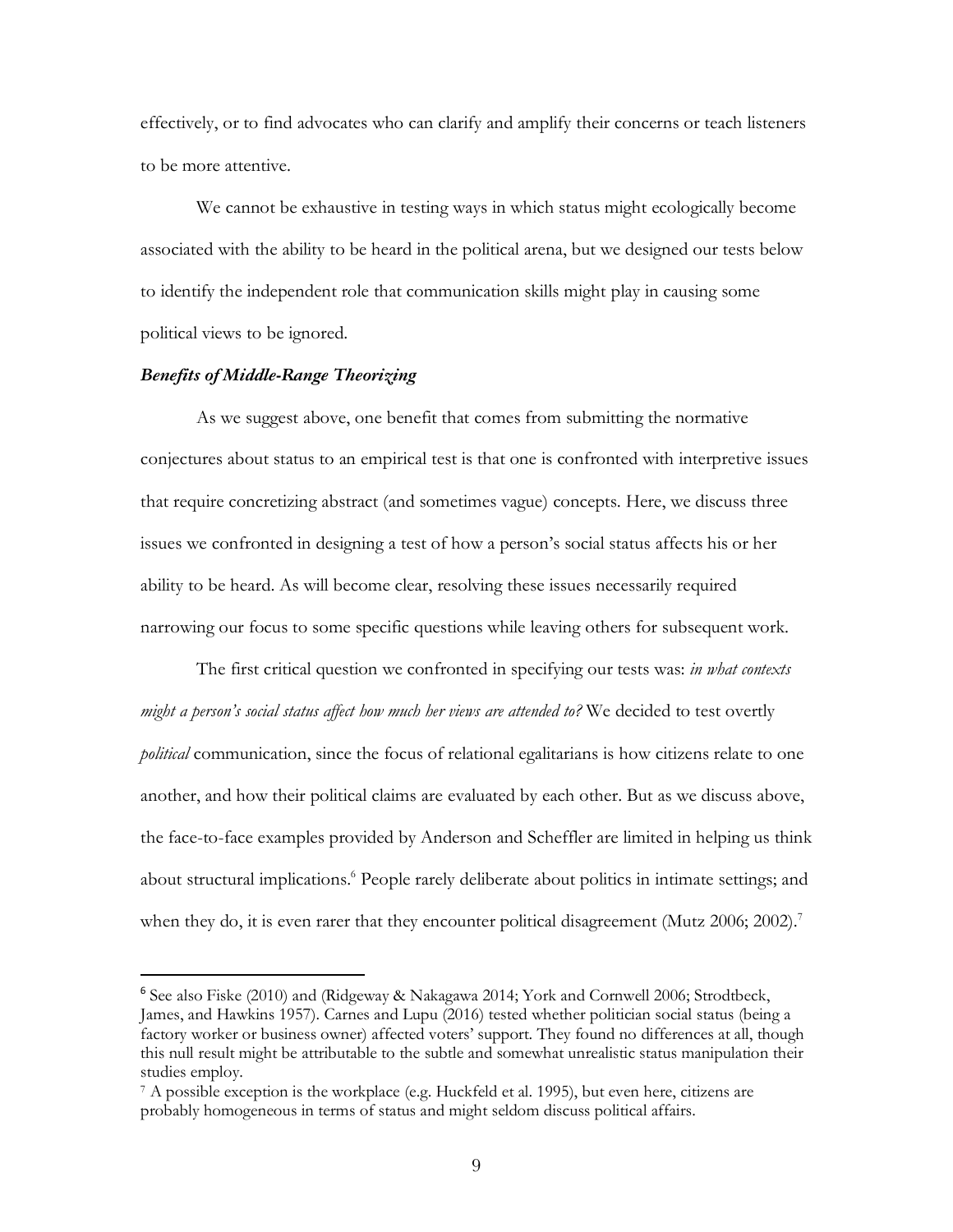For these reasons, we focus on the role of status in the context of mass communication commentary on a politically-focused article that appeared on a news site on the internet. This design choice might seem unusual, since this context removes some of the visual and verbal cues—appearance, attire, manner of speaking, and so on—that could convey a person's status. Yet communication in public forums is (or is at least hoped to be) one of the main engines of political persuasion—the place where arguments compete on their merits and where one voice has the potential to sway a multitude. Even in a fragmented media environment (Prior 2007) citizens are most likely to grapple with discordant political views including from people of different status—in such forums. There is also a practical advantage. Unlike an in-person study, we can run an experiment that tightly controls what subjects see and experience.

Our main focus is whether people are more likely to view the writings of a low-status person as less important or of lower quality than the same writings of a high-status person. Relational egalitarians contend that the views of low-status people will not be given the same credence as those with higher status; our studies are designed to test this in one particular setting.

A second conceptual question we confronted in designing our studies is: *whose status matters: the speaker or the listener?*<sup>8</sup> The social equality literature is unclear on this point. One way to interpret the concerns of social egalitarians is to say that they are concerned that views expressed by low-status speakers are dismissed—by low-status and high-status listeners alike.<sup>9</sup> More formally, the conjecture is that social status of a speaker has a *ceteris* 

<sup>8</sup> We use the terms "speaker" and "listener" loosely: they refer to any mode of communication (including written), not just to verbal communication.

<sup>9</sup> Rawls (an important influence on many social egalitarians), writes that "Significant political and economic inequalities are often associated with inequalities of social status that encourage those of lower status to be viewed *both by themselves and by others* as inferior" (Rawls 2001).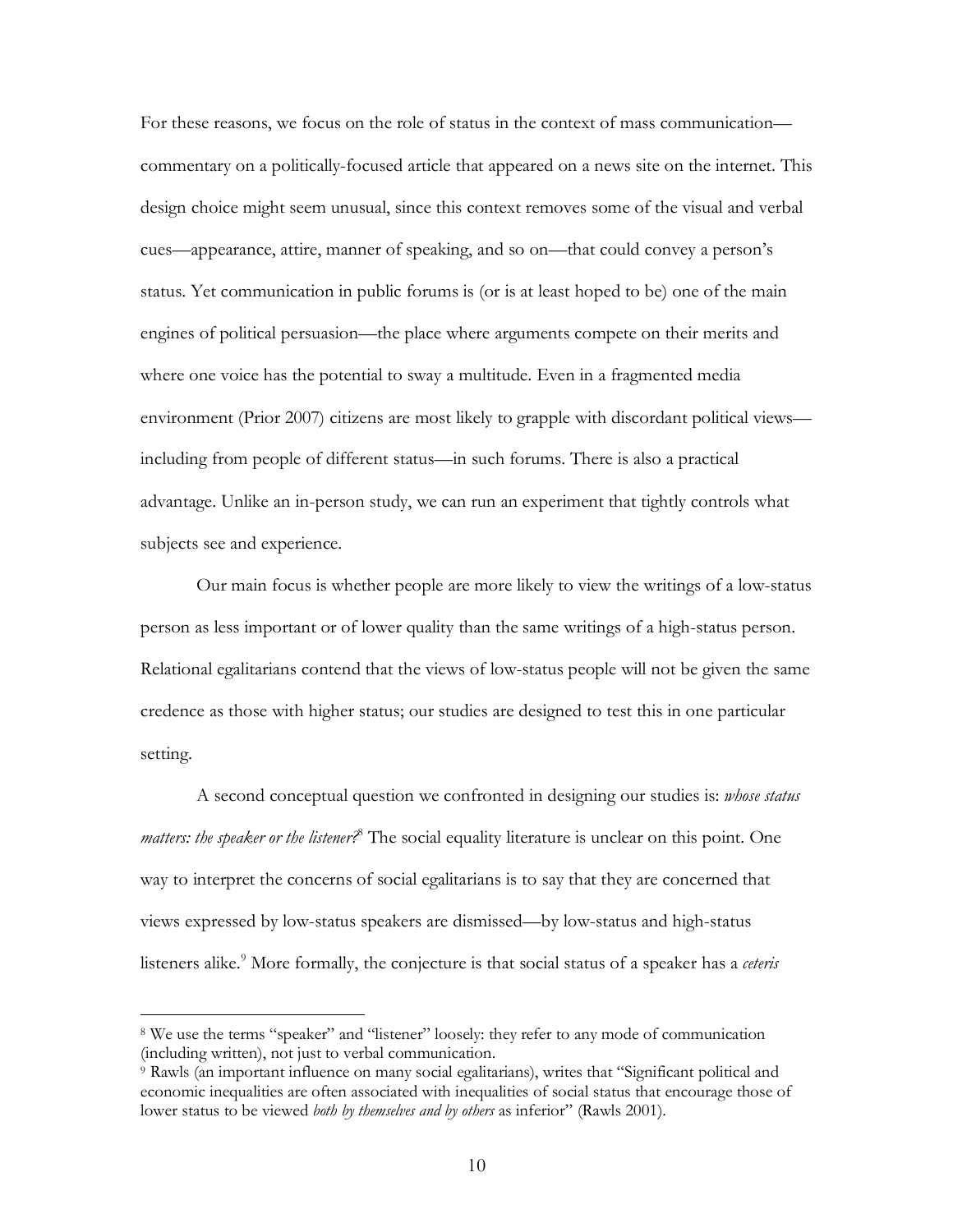*paribus* effect on listening. An alternative formulation is that specifically high-status individuals dismiss views expressed by low-status individuals.10 The formal interpretation here is different: it amounts to an interactive effect in which the effect of a speaker's status *depends* on the listener's status: high-status listeners might exhibit dismissive responses, even while low-status listeners are agnostic to a speaker's status. Finally, though we are not aware of social egalitarians speculating along these lines, we can imagine other formulations as well. For instance, listeners might exhibit an affinity for their *own* social status. ("Like seeks like.") Below, we adopt an encompassing approach: we use a design that separates listener and speaker status, and allows the data speak to how they interact.

The third critical question we confronted in specifying our tests was: *what characteristics convey a person's status?* One approach we considered for instrumenting social status was to manipulate a speaker's race or gender, given research that these traits are associated with different status levels (Ridgeway and Nakagawa, 2014). But this approach would not be a discriminating test of social status as a construct of its own stand-alone importance. As we note above, *all* liberals oppose hierarchies based on arbitrary demographic traits. For social status to survive as an independently significant in how equality is conceptualized, it should be able to show its influence in a way not reliant on these other characteristics. While relational egalitarians say that status is independent of wealth, they regularly characterize wealth as an important—perhaps preeminent—marker of social status.<sup>11</sup> We could not think of a way for our instrumentation directly to signal a

<sup>10</sup> Anderson says that high-status individuals should be reminded that "while they may be entitled under the law to a greater share, this is no ground for them to think that they are superior to others" (Anderson, 2008b, 254).

<sup>11</sup> For example, Anderson argues that "the fundamental reason for egalitarians to seek constraints at the top is that income and wealth do not buy only frivolities. They buy . . . superior social standing" (Anderson 2008, 266). (See also (Miller 1997, 235; Schuppert, 2015; Fourie, 2012; Schemmel, 2011; Anderson, 1999; Anderson, 2008b; Scheffler, 2015).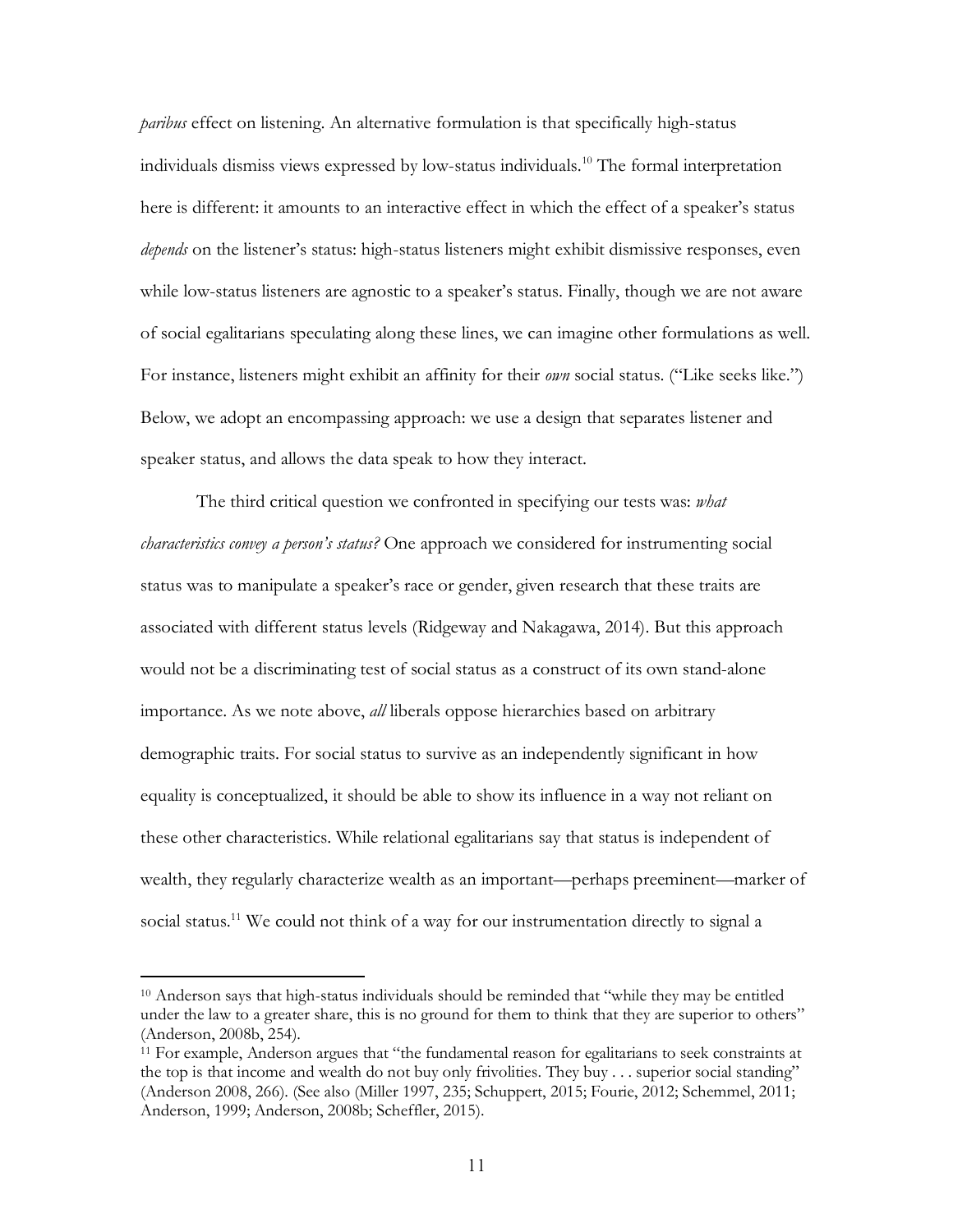person's wealth while preserving experimental naturalism—it would come across as haughty to brag about wealth in persuasive communication—but we did find it possible and naturalistic to manipulate a person's occupation. Occupation is often used as a workable proxy via which to manipulate perceived wealth and social status (York and Cornwell, 2006; Hollingshead, 2011; Ridgeway and Nakagawa, 2014)—a relationship we confirm in external manipulation checks, described below.

## *Experiments on Social Status and Listening*

We conducted two experiments examining how social status and communication skills affect the extent to which a person's political views are attended to and given credence. Participants evaluated a political message about each of three topics: increasing spending on infrastructure projects, imposing new restrictions on the use of Genetically Modified Organisms (GMOs) in agriculture, and the United States participating in free trade agreements. We randomly assigned the order in which the messages were evaluated. In a separate randomization, we assigned the message itself to be one of three types: a wellwritten message from a high-status individual; a well-written message from a low-status individual; or a poorly-written message from a low-status individual. Thus, we employ a within-subject design, which is especially well suited to isolate effects of a random assignment where repeated measurement is feasible (Kirk 2012).

One question that might arise, given our design, is why we did not include a poorlywritten message from a high-status individual, which would make for a fully-crossed design. Our initial round of studies omitted this condition because we thought that such a message would strike respondents as unrealistic. However, we collected additional data to address limitations arising from this choice, as we discuss after presenting our main studies.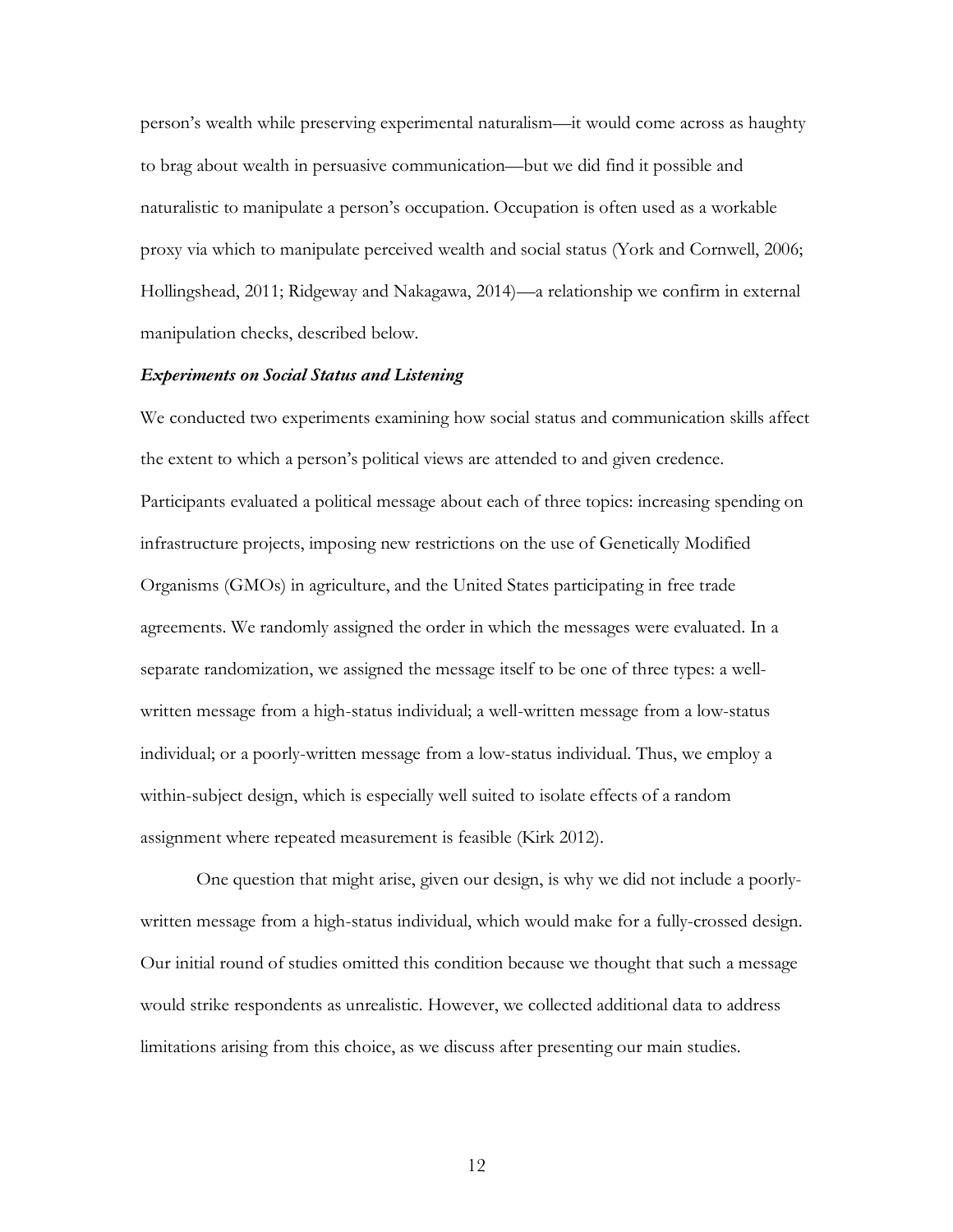*Participants.* Study 1 recruited a sample (N=356) of subjects via Amazon.com's Mechanical Turk (MTurk) crowdsourcing service. MTurk is a convenience sample, though results generated from studies conducted on MTurk have been shown to compare favorably with studies conducted in the lab (e.g. Buhrmeister 2011) and on nationally representative samples (e.g. Berinsky et al. 2012). However, few MTurk respondents come from the high end of the income distribution. As such, this sample is not well suited to test one conjecture discussed above: that credence is a function of both a speaker's *and* a listener's status. Thus, for Study 2, we hired a survey firm (Survey Sampling International—SSI, now called Dynata) to recruit a sample stratified by household income. The dataset for Study 2 ( $N=1,033$ ) includes 302 respondents who, in our instrument, report their annual household income to be below \$20k; 298 who report their income to be between \$40k and \$80k; and 301 who report their income to be above  $$150k<sup>12</sup>$  These levels correspond closely with the  $20<sup>th</sup>$ ,  $50<sup>th</sup>$ , and 90<sup>th</sup> percentiles of income in the United States. Additionally, because we suspected that participant race might affect his or her own social status, we recruited whites only—thereby holding this potential confounding factor constant.<sup>13</sup> Otherwise, Study 2 is targeted to meet Census benchmarks for age, gender, and region. (We report demographic information in the SI.) The sample characteristics in Study 2—in particular a large enough sample of very high-

<sup>12</sup> To maximize our ability to contrast income extremes, we requested that SSI recruit three hundred participants in each of these three ranges, and not to recruit subjects whose income was in some other range. The difference between our intended sample size (900) and the actual sample size (1,033) arises because the income some subjects reported in our instrument differed from the income SSI had on file, and we requested SSI continue recruitment until we reached the targets for each of our prespecified categories.

<sup>&</sup>lt;sup>13</sup> We readily acknowledge that race and social status might be deeply intertwined. But if the concept of status does not simply reduce to the concept of race—if status merits attention in its own right then it should be able to demonstrate importance when race is put aside, as we intentionally do here. We leave empirical work linking status and race to future studies.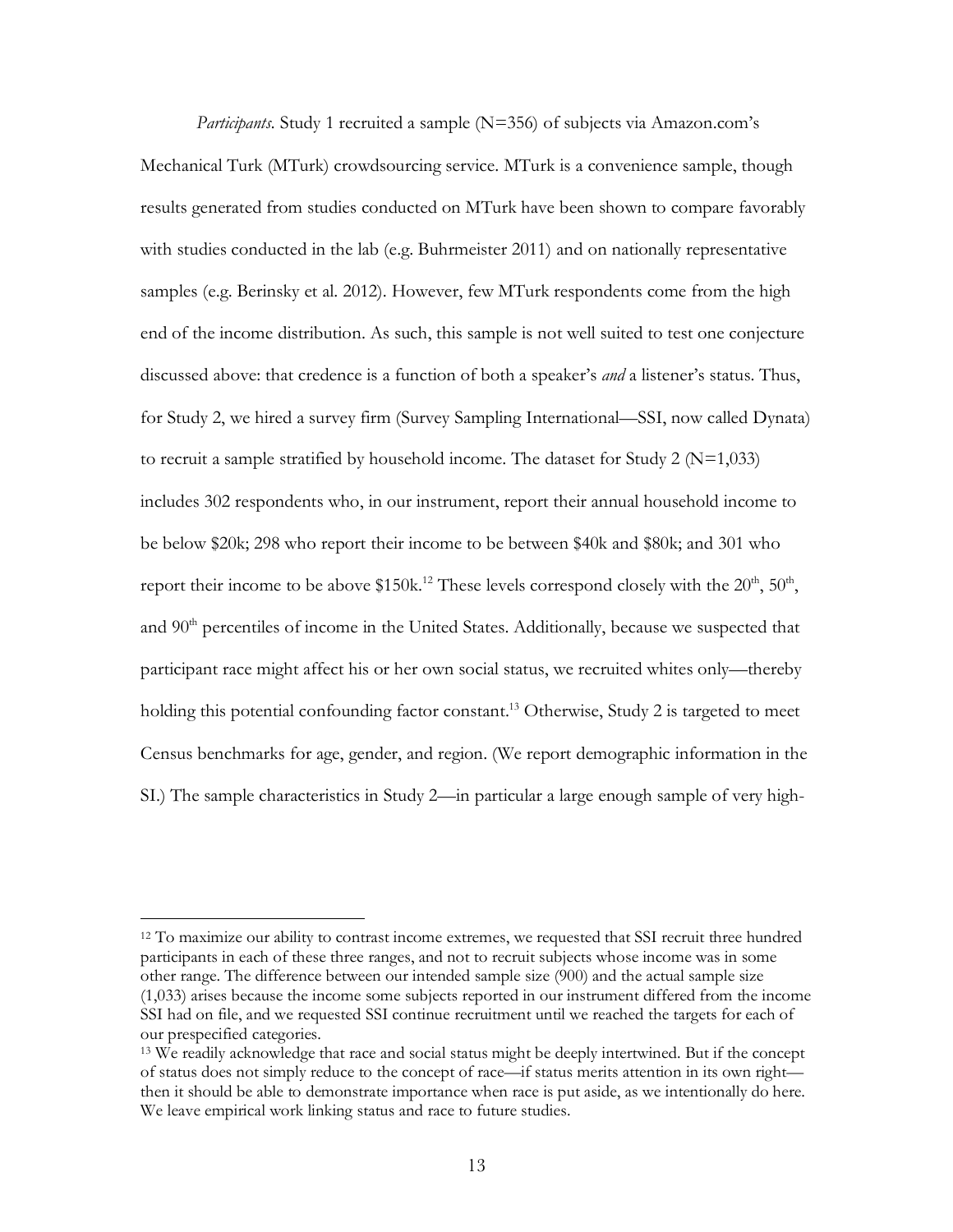income Americans to study experimentally—are rare in survey research and a valuable attribute of the research reported below.

Study 1 was fielded in January of 2017 and Study 2 was fielded in February of 2017. Aside from the different sample and the omission of open-ended measures (to satisfy length constraints), Study 2 is an exact replication of Study 1. As such, we discuss the two studies together.

*Procedure.* Participants began the study by reporting whether they favored or opposed three proposed policies that were being discussed at the time: increasing spending on infrastructure, imposing new restrictions on the use of Genetically Modified Organisms (GMOs) in agriculture, and the United States joining the Trans-Pacific Partnership (TPP).14 Next, participants were asked to answer questions about comments supposedly posted online in response to articles that appeared in the *Des Moines Register* about each of these topics. We manipulated the status of the comment author by stating the author's occupation in the text introducing each comment. For instance, for one comment, the introductory text characterized it as coming from either "a farmhand at a corporate wheat farm in Iowa" or "the owner of a corporate wheat farm in Iowa." We selected the short descriptions used on the basis of a manipulation check conducted on an external sample wherein we confirmed that the descriptions substantially influenced the letter writer's perceived social status and income—but had a trivial influence on potential confounding factors: letter writer's ideology and perceived novelty of the letter. We report details on this important validation in the SI.

To manipulate communication skills, we began with a well-written comment, and then substituted, phrase by phrase, prominent missteps: misspellings, typos, inappropriate

<sup>14</sup> We report all question wording and experimental stimuli in the Supporting Information (SI).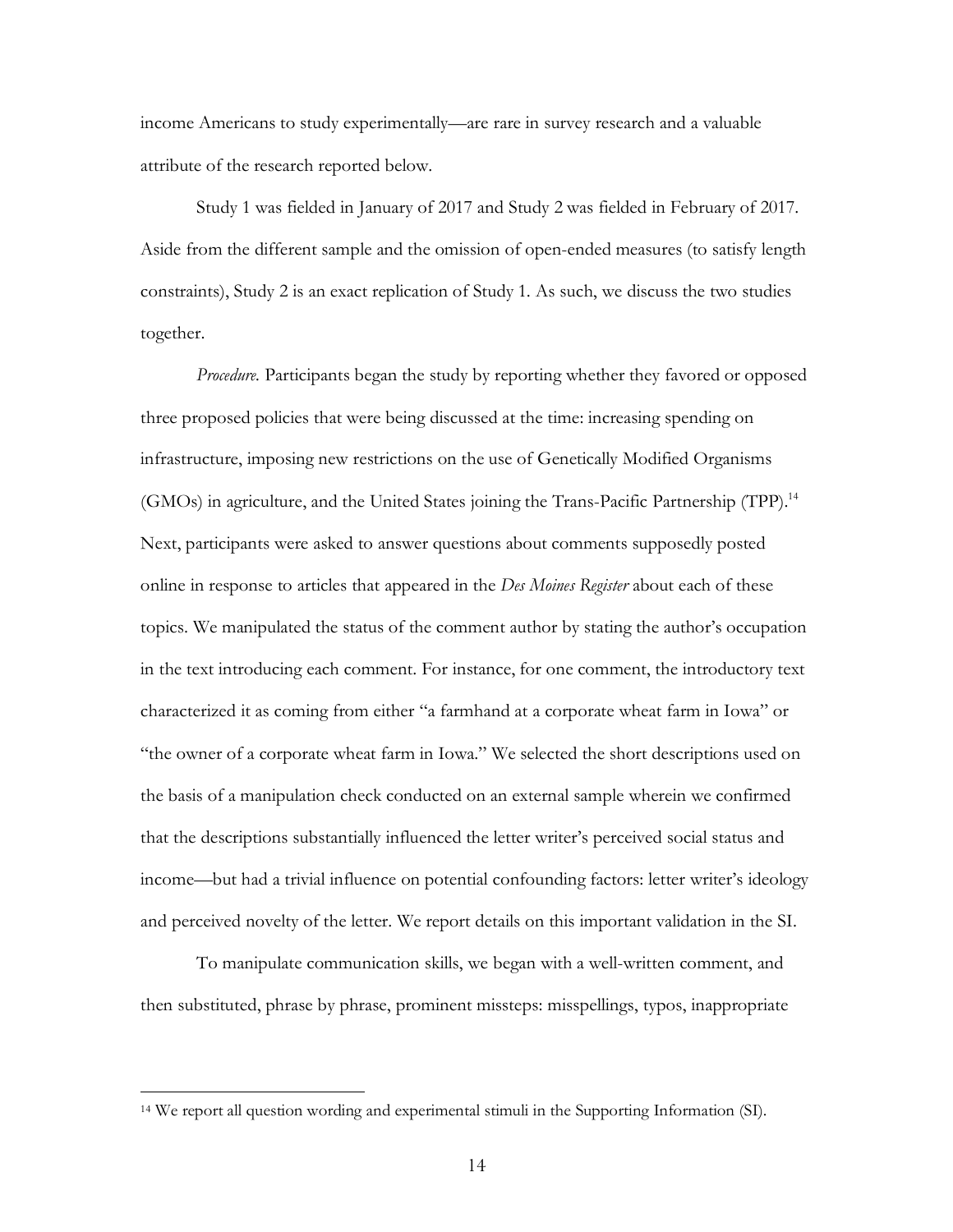capitalization, and more rudimentary vocabulary.15 We were careful to keep the *substantive* content of each letter the same; the poorly-written letters did not make fundamentally lesssound arguments than the well-written letters. Rather, the very same ideas were presented with less polish. The text of each comment included three specific reasons for the author's particular opinion about the topic.16 To increase naturalism, all comments were mocked up to look like the screenshot of a comment on a real newspaper article.

While each letter was on the screen, we asked the respondent to report on a fivepoint scale 1) what the quality of the reasoning in the letter is, 2) how likeable the author of the letter is, and 3) how important it is for the ideas expressed in the article to be part of public debate about this issue. These measures were selected to capture three distinct ways writer status might influence how a message is perceived. Jointly, they are indicative of how much credence a reader gives to an argument. Our measures assume that the more a reader thinks the quality of an argument is good and that the argument is important, the more credence the reader gives to the argument. Since the substance of each letter is the same, these measures are designed to test one key concern of relational egalitarians: whether the argument of low-status citizens are given less credence (or regarded less) than those of highstatus citizens. While likability is not exactly the same as regarding someone as equal, if we do not like someone, it suggests we regard them less than others. Moreover, likeability is an important antecedent to taking a person's message seriously (Sniderman et al. 1991, ch. 6).

<sup>15</sup> See Neiman (2017) for a similar approach in a field experiment.

<sup>16</sup> The GMO author opposed restrictions on GMOs (a conservative position). The TPP author opposed the TPP (a liberal position). The infrastructure author supported more spending on infrastructure (an ideologically ambiguous position). We chose these issue positions such that any particular respondent would likely read opinions with which they agreed, and also with which they disagreed.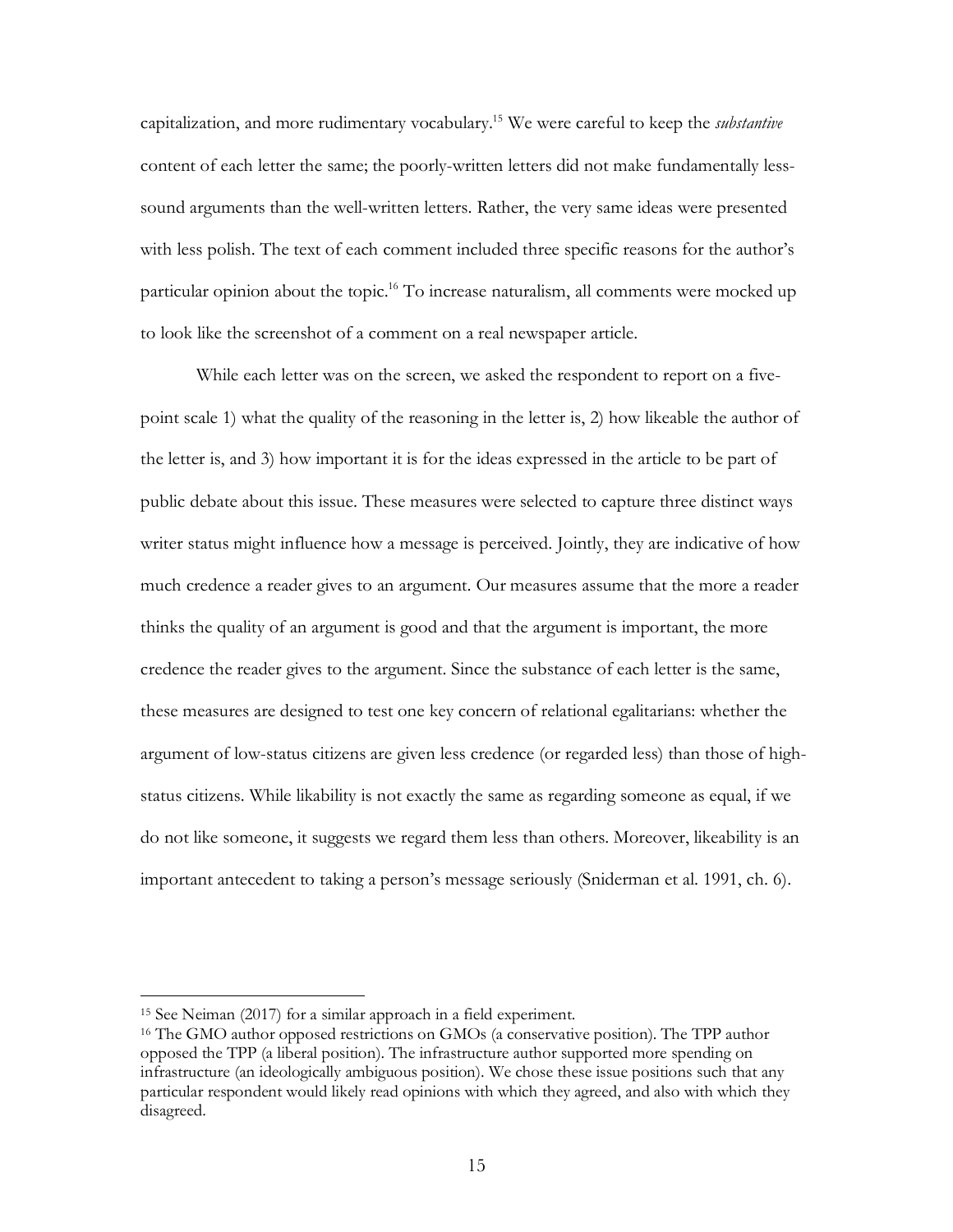After evaluating all three letters, subjects in Study 1 proceeded to an open-ended recall task designed to measure how much information from each letter they retained in memory. (Due to length constraints, this step was not included in Study 2.) For each letter (in a random order), we asked subjects to write down as many reasons (of the three mentioned in each letter) as they could recall. A coder who was blind to the assigned status of each letter writer read these responses and coded the number of reasons correctly reported, from zero to three.

The instrument ended with a series of demographic questions. Finally, we also measured whether the respondent could recall the occupation of each letter writer—an internal manipulation check assessing whether they paid attention to our mechanism for randomly assigning status.

*Results*. First, we assess whether respondents attended to the status of the letter writer. They did. For all three letter topics, participants correctly recalled the writer's occupation at greater than chance rates, and a formal test confirms that the answers were attentive to the treatment.<sup>17</sup>

This assurance allows us to examine whether participants heard the messages differently, depending on the status of the letter writer. Table 1 reports how the mean values for our main dependent measures vary as a function of the treatment condition, in both Studies 1 and 2. The direct effect of status, holding communication skills constant, can be assessed by comparing the values in column 2 to column 3, or column 5 to column 6. As can be seen, evidence that the status of the letter writer influences how much credence one gives

<sup>17</sup> Across three topics in two different samples (totaling six chi-squared tests), all p-values are below 0.001.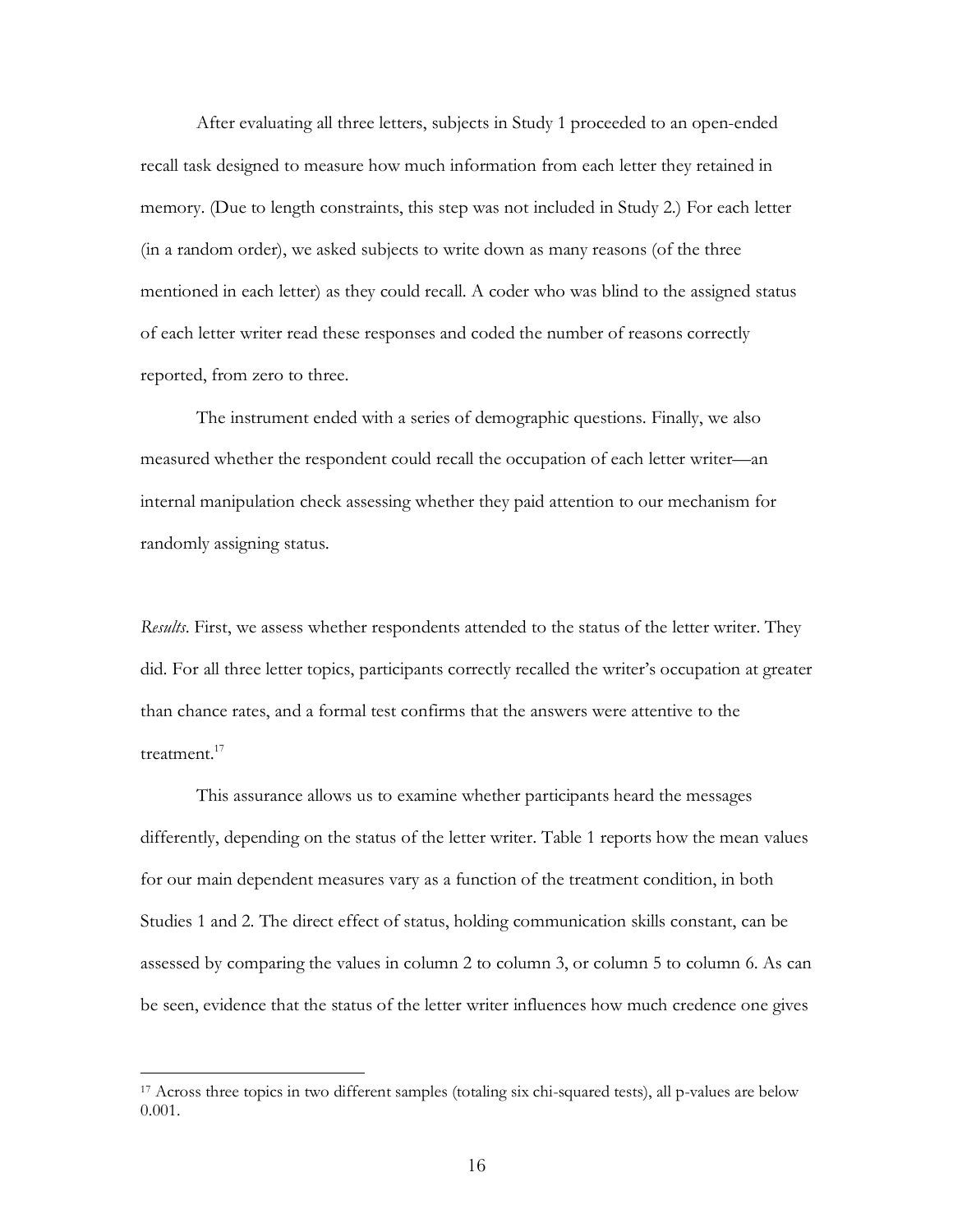to an argument is lacking. There is no reliable pattern across conditions, and differences in means are attributable to chance. (There is one statistically significant difference in Study 1, but with twenty-eight pairwise comparisons across the two studies, this difference is unremarkable.) The full compass of results lead us to conclude that the effect of status instrumented as we did—is minute.18

Communication skills, on the other hand, have a consistent and pronounced effect—both across measures and across issues. (Compare column 1 to column 2 and column 4 to column 5.) For the *Quality*, *Liking*, and *Importance* dependent measures, effects center around ten percent of the range of the measure—a reasonably large effect. The openended recall measure (available in Study 1 only) is a more demanding test, but here too, participants remembered less about the comment they read when it was poorly written than when it was well-written  $(p<0.01)$ . Status itself had no significant effect. Figure 2 plots means by condition (averages, pooled across issues, only), and illustrates the consistency of the pattern: communication skills damage perceptions; status itself does not. When people read a poorly written letter, they give considerably less credence to the argument than they do to a well-written article: how one communicates is more important than status when it comes to giving credence to an argument.

Next, we assess how social status—gauged by income—of study participants moderates treatment effects. To do so, we segment the SSI sample, as planned *ex ante*, into three income categories: respondents whose household income is less than \$20k per year  $(N=302)$ , those whose income is between \$40k and \$60k per year  $(N=298)$ , and those whose

<sup>18</sup> We are all the more confident that status—instrumented as we do here—has a scant effect on listening because we conducted an earlier study that manipulated status in a nearly identical way, and it generated at nearly identical (i.e. null) results. These earlier null results for social status helped develop our interest in communication skills and are available on request.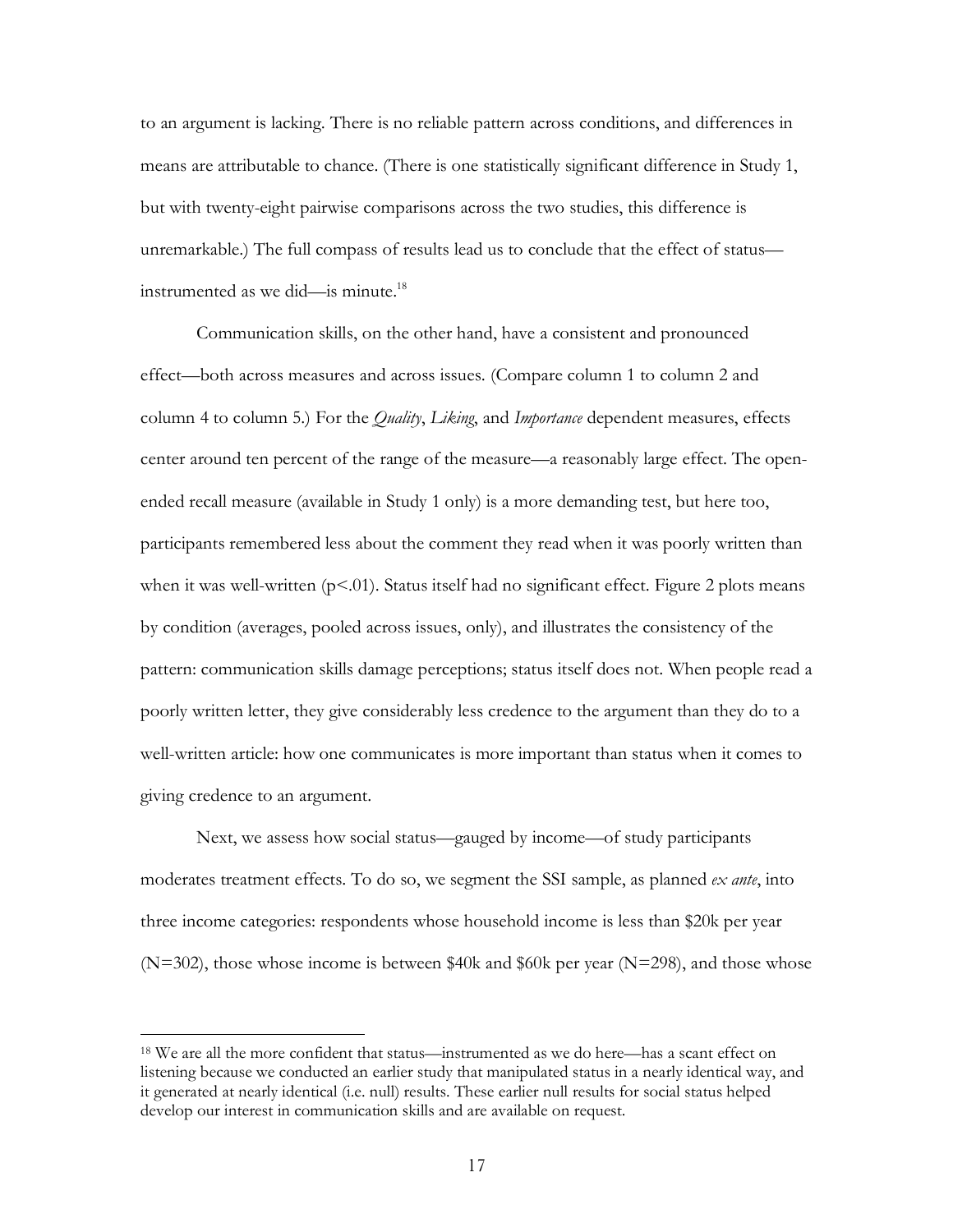income is more than \$150k per year  $(N=301)$ .<sup>19</sup> We pool all responses together and estimate the following model:

Dependent variable =  $\beta_0 + \beta_{1,2}$  Author Assignment dummies +

β3,4 Income category dummies +  $β<sub>5,6</sub> Education category dummies +$ β7-10 Author Assignment × Income interactions +

 $\beta_{11-14}$  Author Assignment  $\times$  Education interactions +

 $β$ <sub>15-19</sub> Agreement and Topic dummies and interactions +  $υ$ <sub>i</sub> + ε,

where income categories are coded as described above, the respondent's education is coded into three categories (less than a BA,  $N=521$ ; BA only,  $N=307$ ; Graduate degree,  $N=205$ ), topics are dummies for each letter topic, and agreement is a dummy variable (for each letter) that takes a value of 1 if (based on the policy questions at the outset of our instrument) the respondent agreed with the author's issue opinion and 0 otherwise, and  $\nu_i$  is a respondentlevel random effect. We incorporate respondent education into the model because education and income are empirically separable in our dataset, $^{20}$  and controlling for both simultaneously allows us to examine how much each drives differences in message

<sup>&</sup>lt;sup>19</sup> Thus, to sharpen the differences by income category, we exclude respondents ( $N=132$ ) whose income is not in one of these bins from this analysis. (These individuals are in the dataset because of discrepancies between SSI's recorded income information for them and the information they reported on our instrument, see fn 14.)

<sup>20</sup> We present a cross tabulation between education and income in the SI. They exhibit enough separation for statistical control. In particular, 16.0% of high-income respondents have less than a college education, and 39.5% have a BA, but no advanced degree. Including education in the model does not influence our conclusions as concerns the role of income. When we omit education measures from the model, we continue to find that high-income respondents provide less-favorable evaluations than low-income respondents, but there are no substantial income  $\times$  social status interactions.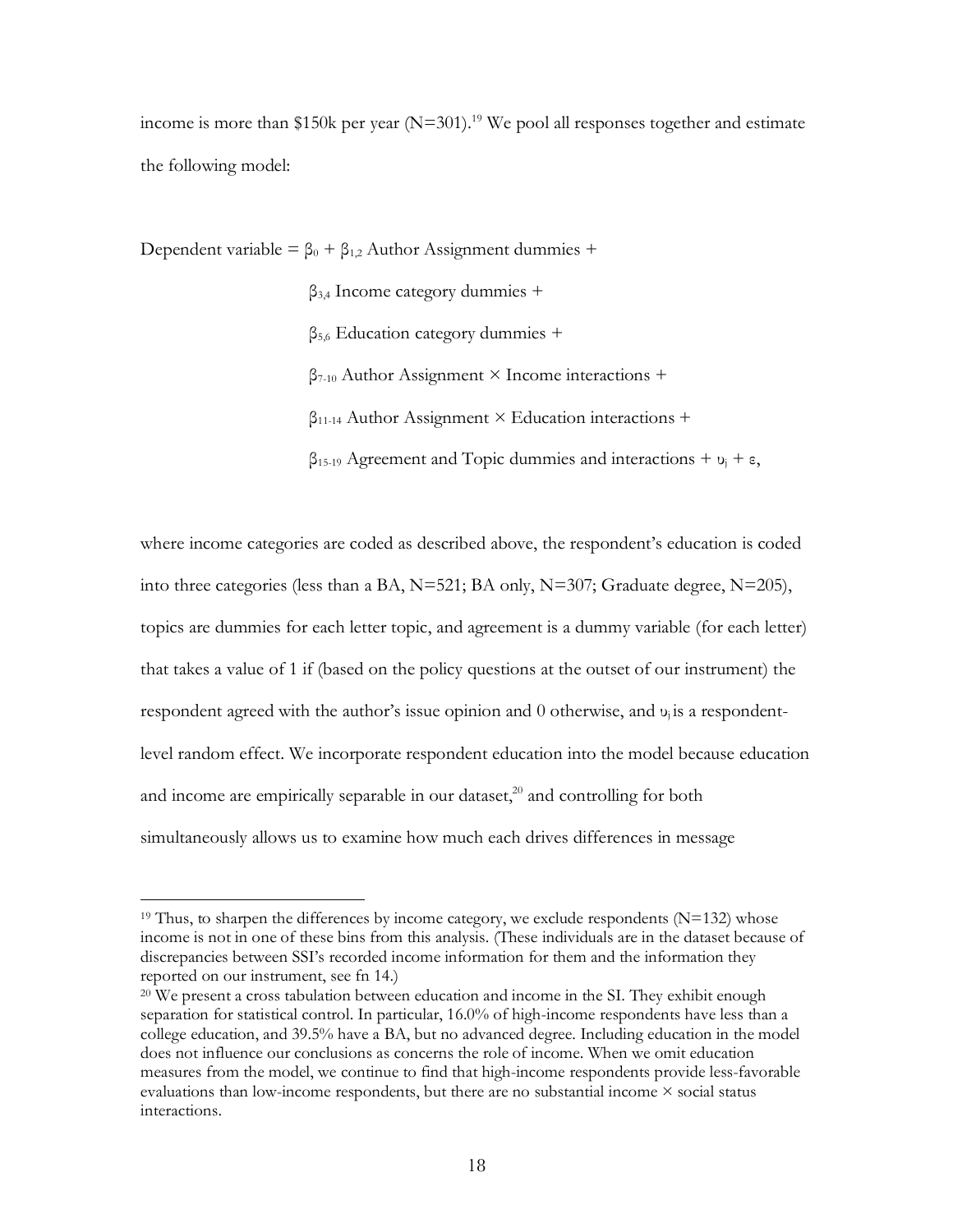evaluation. The measures that capture respondent agreement with the author and intercepts for each topic are not necessary inclusions, since these are pre-treatment variables orthogonal to randomly assigned status. Still, their inclusion improves the precision of our treatment effect estimates (Gerber & Green 2012, 102-15).

We present the full model in the SI, and summarize the key relationships here. Figure 3 presents predicted means at various combinations of respondent income and random assignment, with other measures held at their means. The results speak to several questions.

First, does granting credence to an argument depend on the listener's status? Yes. High-income participants provided lower ratings for each dependent measure, and in each randomly assigned condition. For all three outcomes, their responses are statistically distinguishable from low-income respondents (all  $p$ <.03). They are also distinguishable from middle-income respondents in evaluations of Quality ( $p<04$ ) and Importance ( $p<01$ ), though differences for the Likability measure are more tentative  $(p<10)$ . Low- and middleincome respondents do not significantly differ, on average, for any outcome. We conclude that high-income individuals are, as a general matter, more harsh in their evaluations.

It is a separate matter to assess whether high-income individuals are *especially* harsh in their evaluation of low-status writers. Visually, this result would manifest as a widening gap between high-income respondents and other respondents as one reads from the top lines to the middle lines in Figure 3. Here, evidence is more tentative. For the Quality measure, highincome respondents provide more negative evaluations than respondents at other income levels, but the result is consistent with a pattern of general negativity from high-status people, rather than particular discrimination against low-status writers. For Liking and Importance, the gap between high-status participants and other respondents indeed widens, but when we conduct the appropriate statistical test—examining interactions between the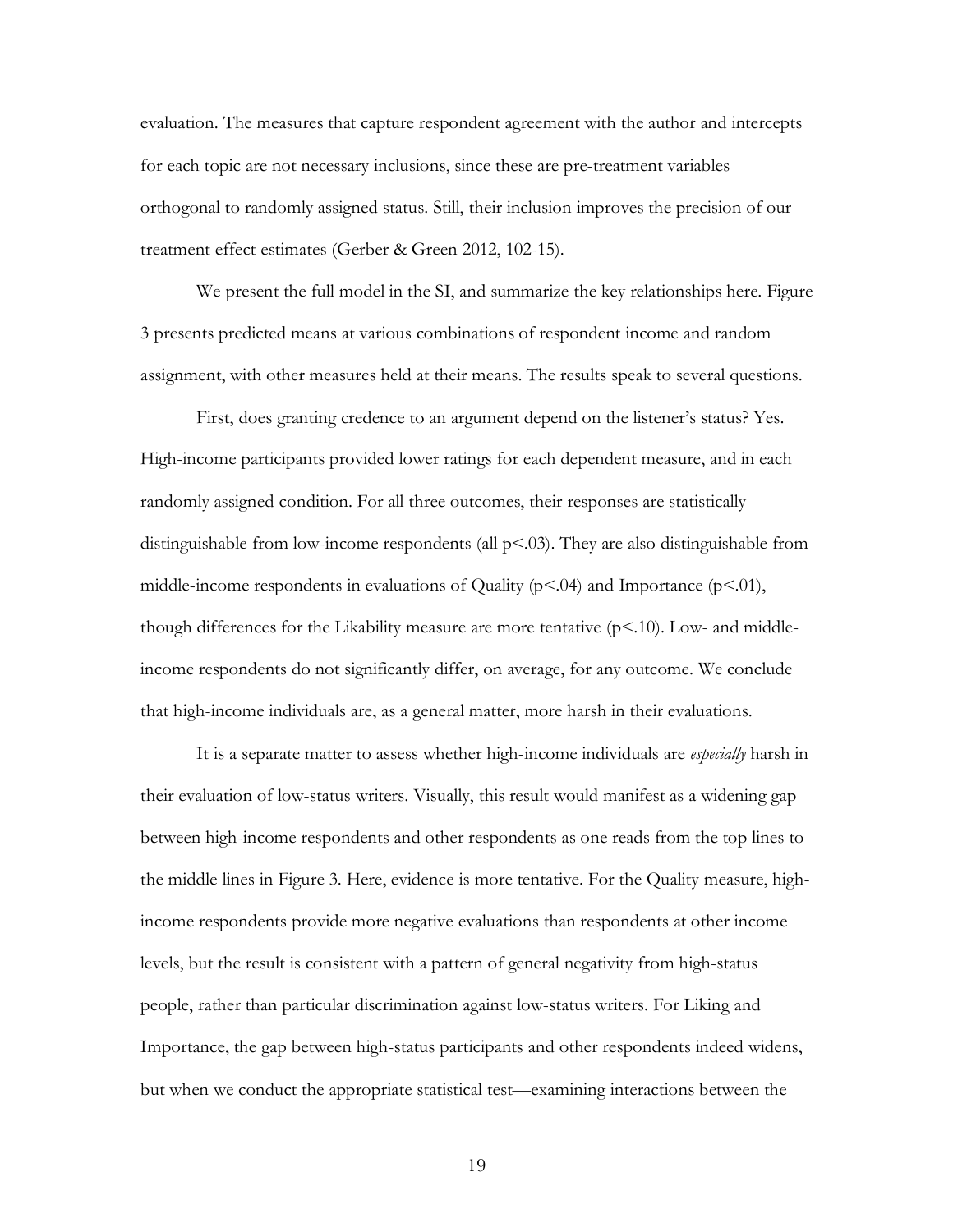condition dummy and the high-income dummy—there is no reliable evidence that highincome respondents penalize low-status writers more than other respondents do. (For Quality,  $β = -0.004$ ,  $SE = 0.033$ ,  $p = .89$ . For Likability,  $β = -0.040$ ,  $SE = 0.034$ ,  $p = .23$ . For Importance,  $β = -0.030$ ,  $SE = 0.032$ ,  $p = .36$ .)

What about the penalty applied to poorly-written comments? As Figure 3 illustrates, respondents of all income levels evaluate the poorly-written letter harshly. (Differences between the well-written and poorly-written letter are statistically significant for every measure and every respondent income level at  $p<0.01$ .) But are any respondent income levels especially harsh in their evaluations of poorly-written letters? Again, there is little evidence that they are. Examining the appropriate interaction terms, none are statistically significant, nor particularly close. (The smallest p-value is  $p=16$ .)

We conclude that respondent status is associated with harsh message evaluations, but that this harshness is applied evenly: high-income respondents evaluate messages from lowstatus authors negatively—but not *more* negatively than a message from a high-status author. Moreover, low-status respondents penalize poorly-written letters about as much as highstatus respondents do.

The null pattern of results for participant income—high-income respondents do not exhibit a particular prejudice against low-status authors—led us to investigate whether some related division in our data might reveal more pronounced rejection of political views from low-status authors. A prime contender here is education: perhaps education (rather than income) socializes people to think of themselves as superior, and to dismiss views from lower-status individuals. As we note above, the targeted sampling strategy we use in Study 2 gives us some capacity to distinguish effects due to education from those due to income. However, education appears to be less prognostic of the dependent measures than income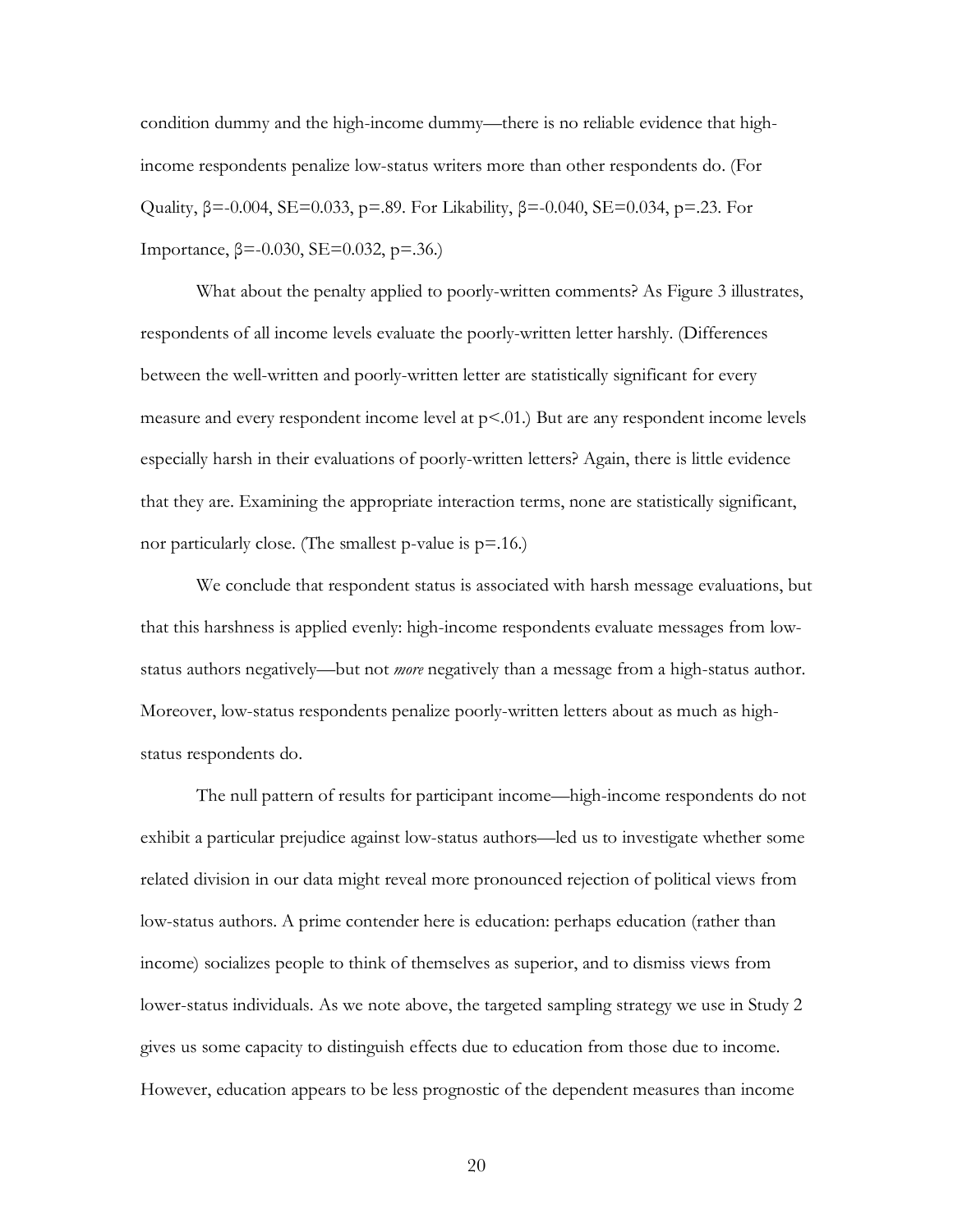is. Figure 4 breaks out (using the same regression model) the dependent measures by participant education and the random assignment. As can be seen, there are no significant differences by education within-conditions, nor any significant condition education  $\times$ interactions.

*Addressing Design Limitations*. We employed a within-subjects design to increase statistical power, and so that we could simultaneously examine relational equality across a range of political issues. One drawback of this approach is that, since each subjects evaluate three messages, they might glean the purpose of the study as they proceed through it, and perhaps modify behavior in response. A straightforward check on this possibility is to limit the analysis to only the first issue each subject examined—essentially converting the study to a purely between-subjects design. In the SI, we present such an analysis, finding again that effects attributable to communication skills are more pronounced than those due to social status.

A separate concern might arise from our decision to use a three-condition design (rather than one that fully crossed communication skills and status cues). We opted for a three-condition design because we expected a poorly-written message—one rife with misspellings and malapropisms—to be unrealistic when ostensibly coming from a highstatus individual, such as a CEO. However, after our initial round of studies, we received a constructive criticism of this approach: perhaps social status and communication skills work in conjunction, such as if poor communication skills were to *activate* discrimination against low-status individuals. In this case, social status would be playing an important role, since it would function as a sort of necessary condition for poor communication skills to have the effects described above. But we would be ill-suited to demonstrate as much empirically. To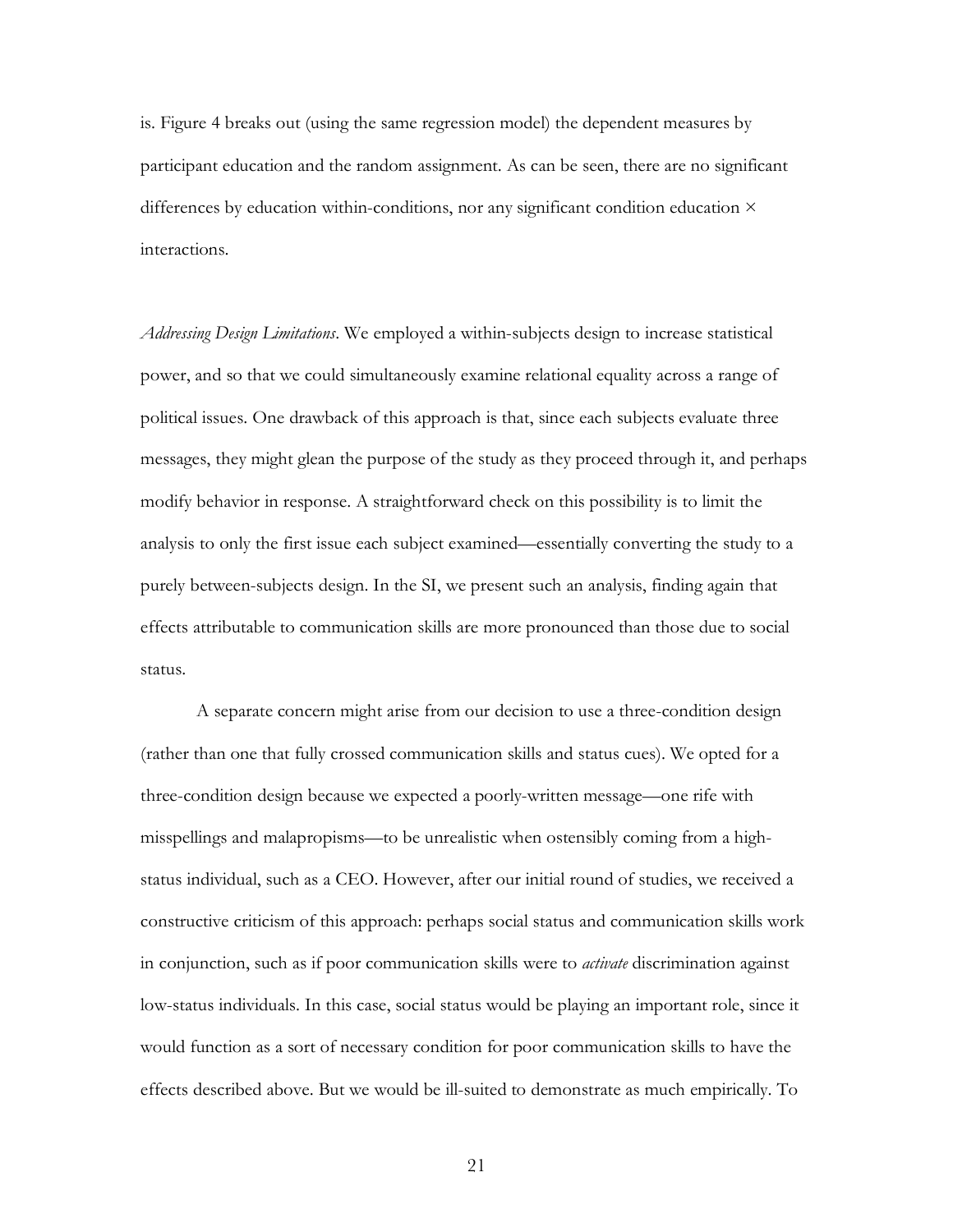address this limitation, we conducted a study on a new sample. The additional study parallels the SSI study described above, but adds a High-Status / Unpolished writing condition, making for a fully-crossed design. As we discuss in the SI, this additional study replicates the findings above. More to the point, it finds no evidence of an interactive relationship between status and communication skills: participants give less credence to poor writing irrespective of whether it comes from a low- or high-status author. In the age of Twitter, high-status people who are poor writers may be given less credence in ways that were less likely in previous eras.

#### *Discussion and conclusion*

Relational egalitarians assume that high-status citizens look down on low-status citizens and are apt to dismiss their views as unimportant. But they do so without evidence. We manipulated the social status of a person offering a political viewpoint and examined effects on credence given to the viewpoint. Social status exhibited trace effects on how much participants recalled about what they read, liking of the author, and the perceived quality and importance of the views expressed. This pattern of null results holds even within respondents who themselves are high- or low-status.

When it comes to giving credence to the arguments of low-status citizens, relational egalitarians might be mistaken to worry about disparate income levels *per se*, but they may want to think instead about the different possible causes of how and why people give little credence to the arguments of others. There may be other reasons to worry about the wealthy—it is certainly possible that the wealthy have more political influence than is warranted by democratic equality, for example, or large wealth disparities may undermine economic opportunity for the poor—but our focus here is on the relational aspects of citizenship that represent a key component of social egalitarianism. Our study comes with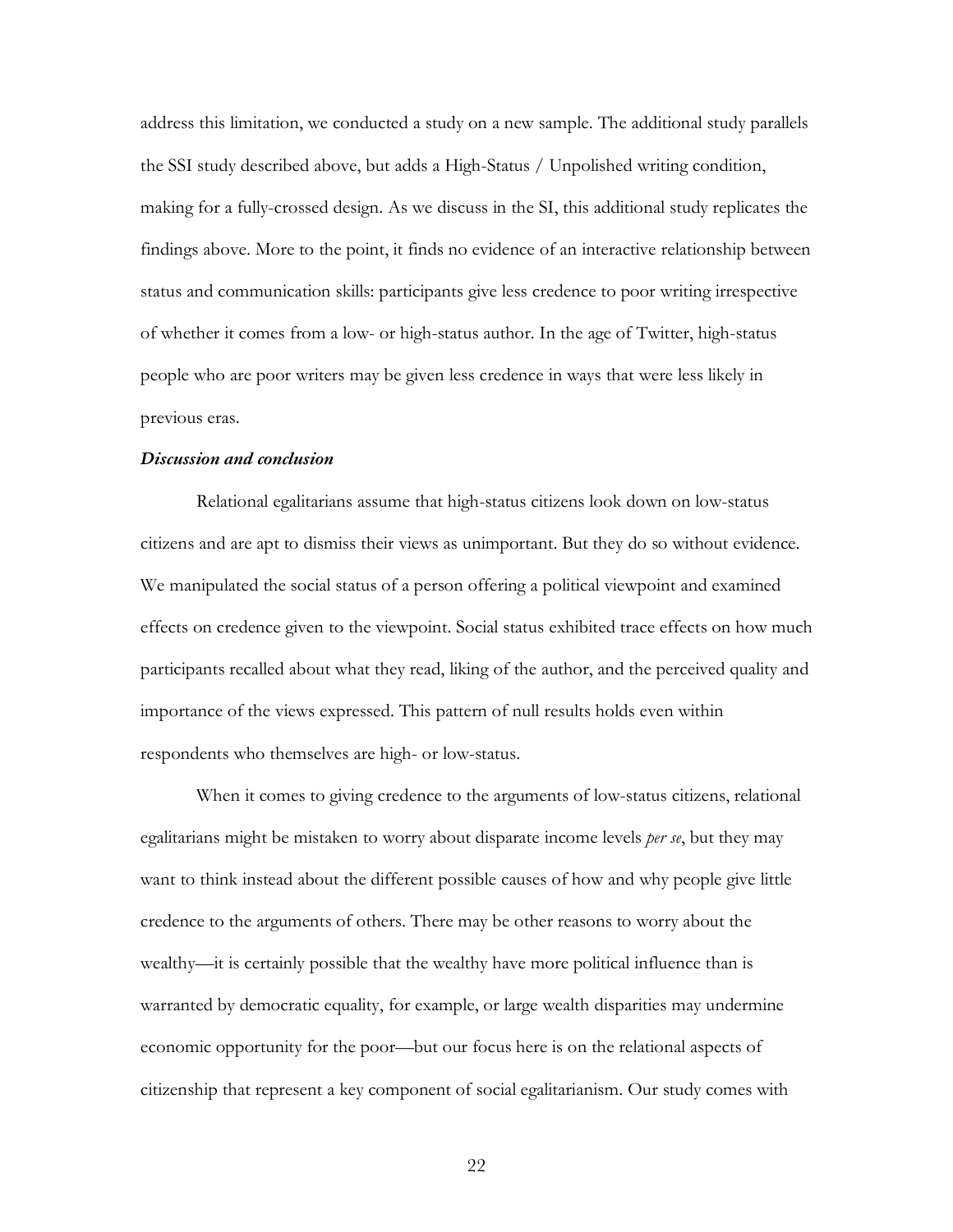certain limitations, since we only study the effect of status in one context: mass political communication. Some may wonder whether high-status citizens do ignore low-status citizens in other contexts. Perhaps, but at a minimum, our work shows that we should not presume such a relationship to exist until it is demonstrated empirically.

However, our studies do show that some people are ignored more than others. In this, relational egalitarians' core claim is correct, even if our findings reorient some of their concerns. The worry at the heart of social equality is that the voices of some people will be ignored simply because it is *their* voice – not because of the content of their argument. Our finding that some people are given less credence because they are hard to understand, because their manner of communicating violates a social norm, or because their communication skills signal a low-status is consistent with the general worry of relational egalitarians.<sup>21</sup> While testimonial injustice focuses on the voices of oppressed social group members who are discounted in interpersonal settings, our study has implications for this idea if the focus of testimonial injustice expands (as Anderson suggests it should) to include structural factors. Bad communicators are not traditionally viewed as an oppressed social group, but they are a group that shares a characteristic that causes others to give them less credence, and at least for some of them, we can point to poor education as the cause of their communication challenges (a structural factor).

Yet the relational egalitarian solution to the problem of differential status is misplaced. Paradoxically, while relational egalitarians argue that there is too much emphasis on income and equality in the literature on distributive justice, their solution to the problem of status differences is to decrease income inequality. By contrast, Fricker suggests that

<sup>&</sup>lt;sup>21</sup> All of these possibilities are consistent with our results, and we leave it to future work to adjudicate among them.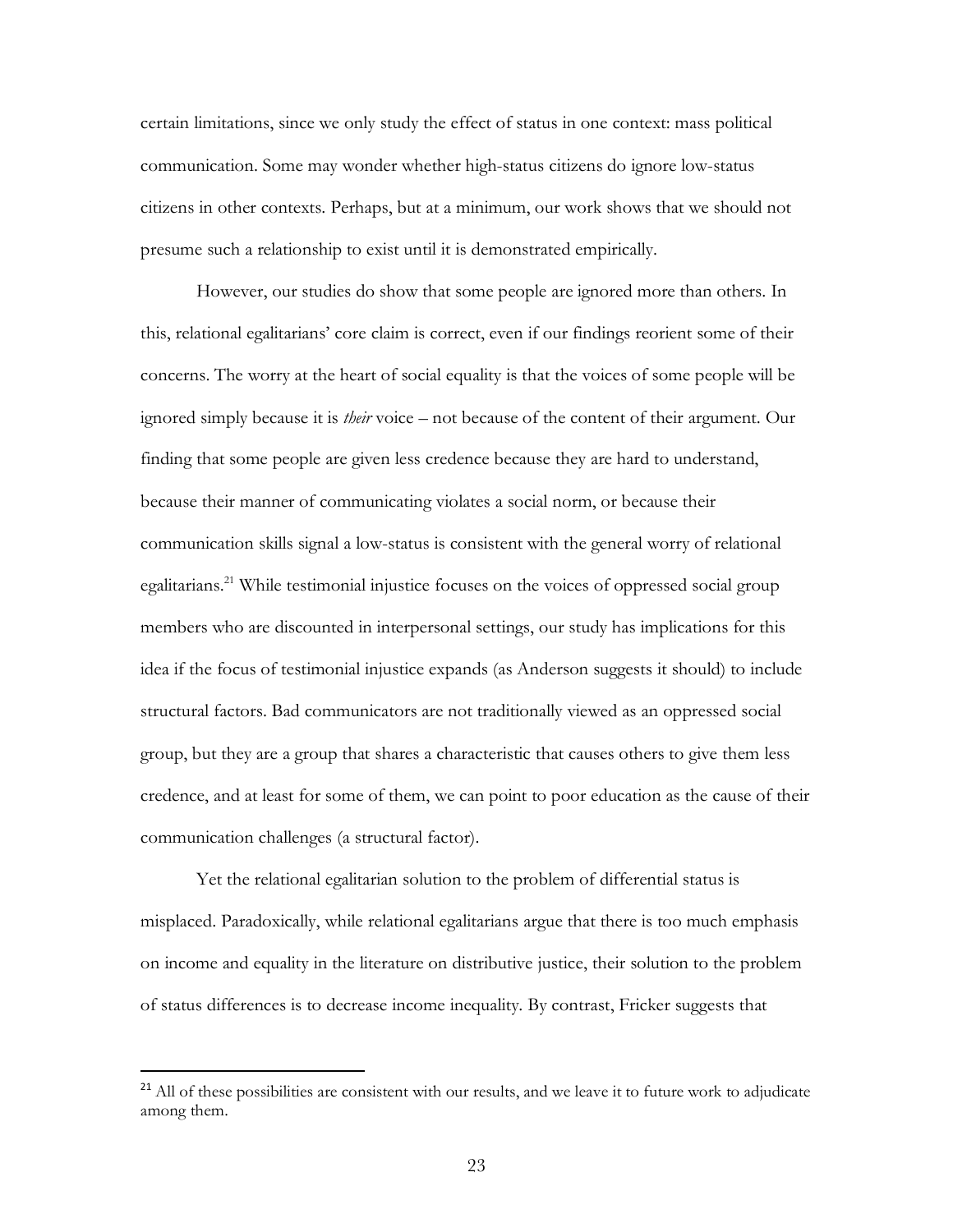ending epistemic injustice demands that individuals become more attentive to the ways in which people discount others because of their social group membership (Fricker 2007)—the sort of individualistic solution that Anderson argues is insufficient. Our studies imply that the answer to the problem of granting less credence to those who cannot communicate well is some combination of teaching citizens to be better listeners – to not turn away simply because someone does not communicate—and to better educate poor communicators so that their ideas are less likely to be dismissed by others. Sometimes, we need structural solutions and individual virtue (encouraged through education) to work hand-in-hand.

Whether epistemic justice advocates want to scale up like relational egalitarians is unclear, so we conclude with the implications our studies have for relational egalitarianism. Our studies have three major implications for future work on relational equality, status, and listening. First, our studies highlight crucial normative questions that relational egalitarians would do well to discuss. Does esteem always violate democratic equality, or are there conditions when it is acceptable? We might give more credence to those who communicate well—but does this pattern violate equality? If democracies place a premium on discussion, is it wrong to esteem those who speak well? Would social egalitarians object to people holding talented orators in high esteem? How about talented chemists or philosophers? We raise these questions not to answer them, but to point to the kind of theoretical and empirical work that relational egalitarians ought to do if they want to clarify their ideas. Anderson argues that "Egalitarians aim to abolish such hierarchies and replace them with relations of equality — equal respect, power, and standing. Where replacement is not practical, egalitarians aim to sharply limit the grounds on which hierarchy can be based" (Anderson, 2008b, 264). The challenge here is not just that the idea of practicality is undefined, but three sentences later Anderson suggests that some perceptions of esteem are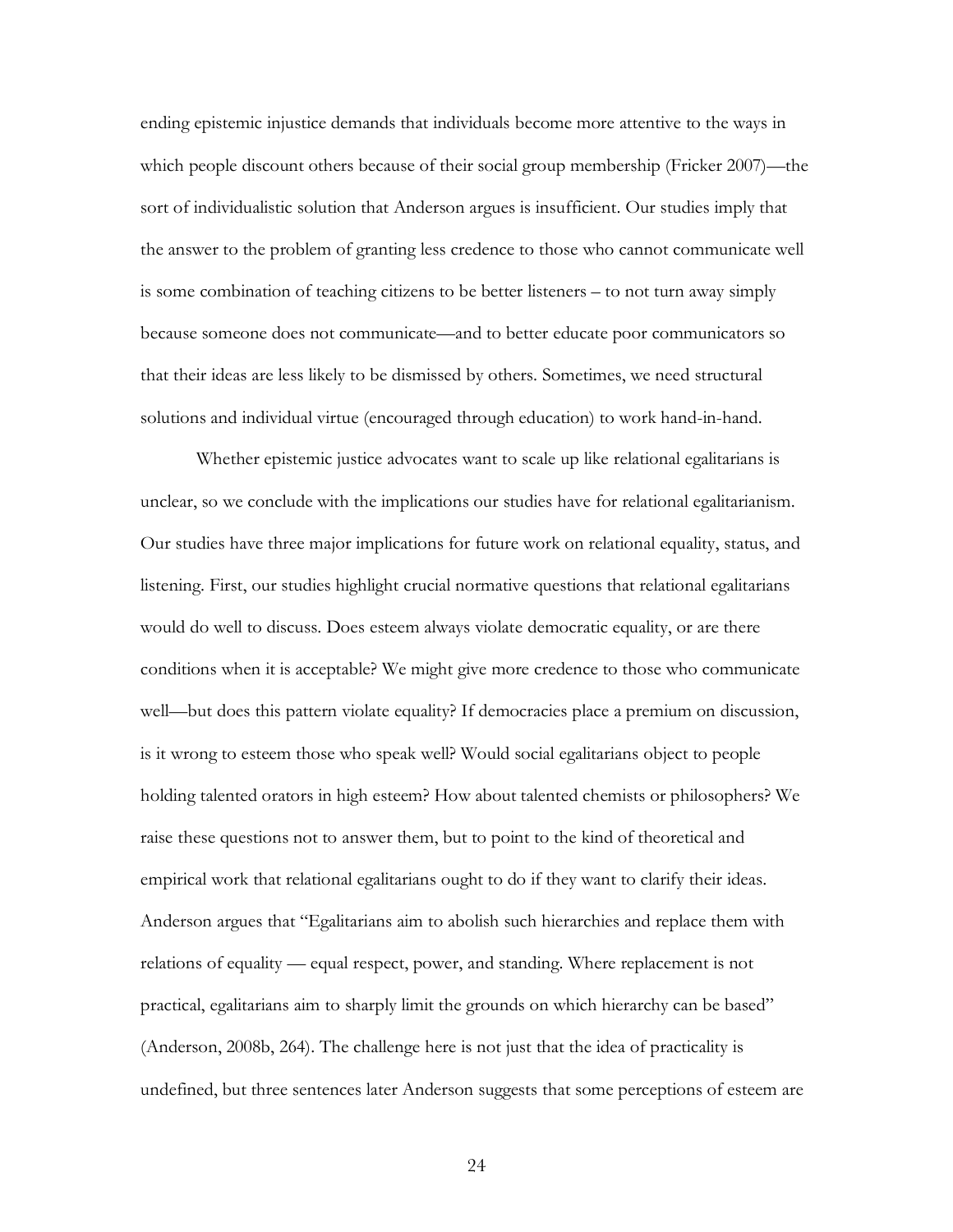acceptable, and not just begrudgingly so: "Egalitarians prefer that individuals be free to judge for themselves who merits esteem, without being held to an official standard. The expected and preferred outcome of such liberty is a plurality of conceptions of the good, which generate rival and cross-cutting orders of esteem, such that no social group comes out on the top or bottom of everyone's rankings, all are free to seek and establish a social circle in which they enjoy the esteem of their peers..." (Anderson, 2008b, 264) But what this mean for how citizens should think of esteem is vague.

Second, our studies highlight empirical relationships that require better understanding. We show one mechanism (beyond traditional markers like race, gender, and caste) by which social inequality can undermine political equality. But we certainly have not explored all the possible channels. It is possible that rural people and the elderly are looked down upon by others and that their concerns are ignored (Bidadanure, 2016; Cramer, 2016). Additionally, our studies focus on listening. We have not examined—though future work could—the extent to which status differentials affect a person's likelihood of expressing his or her opinions publicly. Such an investigation would have promising overlap with a literature that finds feelings of political efficacy to be an important antecedent to political action (Beaumont 2011, for an entry point). In short, relational egalitarians should think of status and esteem in more diverse ways than they have done; but to determine if their ideas have any purchase, they will need to move beyond broad abstractions and commit to concrete, falsifiable propositions.

Third, changing the focus of democratic deliberation to the context of mass communication offers a different view of status and listening than do many other studies of status *and* is different than the direct deliberative examples used by many relational egalitarians. But this change more realistically mirrors how people of different status levels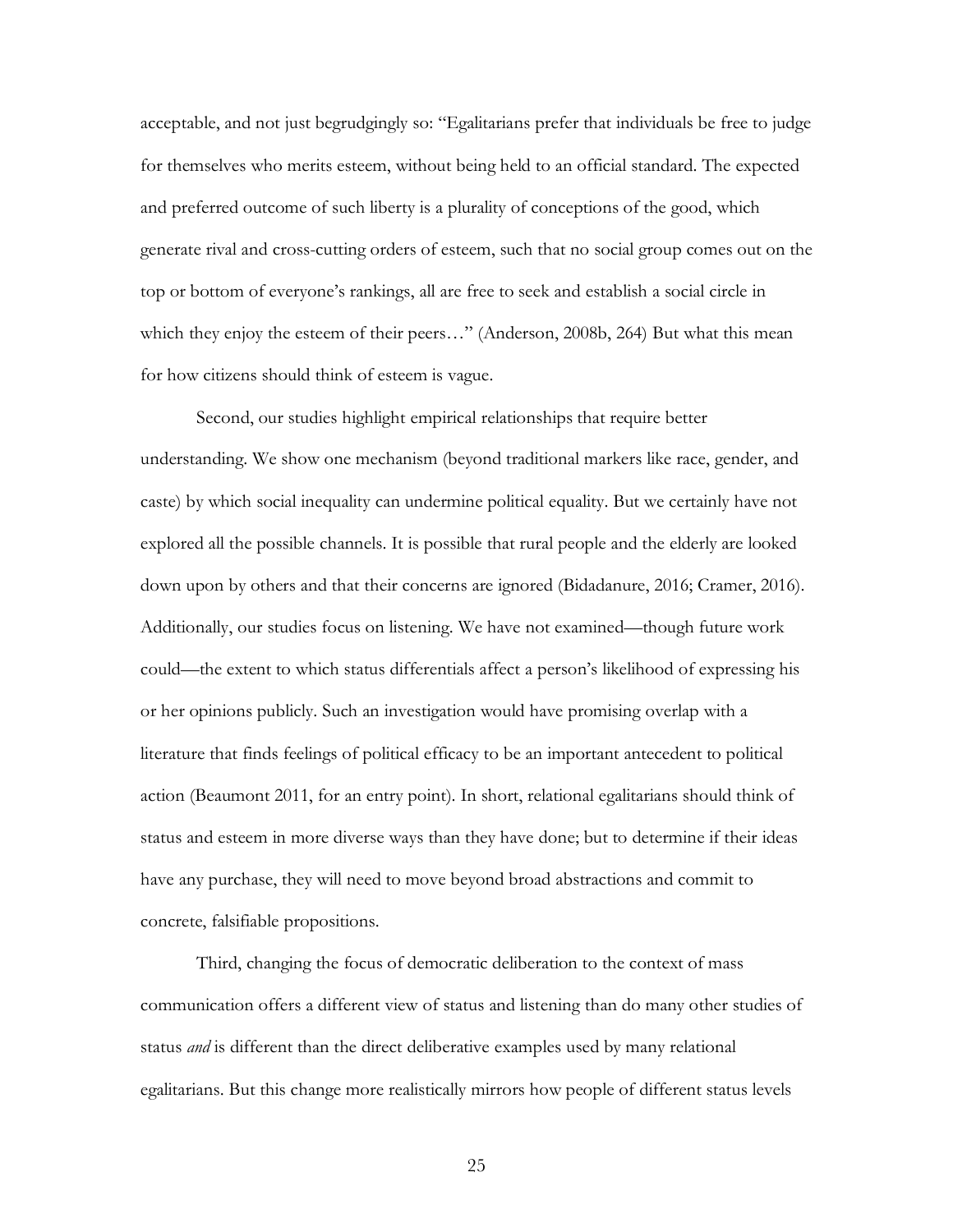actually communicate. Since political communication runs through instruments such as newspapers and websites, we think this is good reason to study how status and other identities affect listening in mediated settings. As relational egalitarians think about how to fill out their ideas to create an alternative to distributive theories of justice, they should think of the contexts in which citizenship and status matter. We hope we have provided one jumping off point from which they can do so.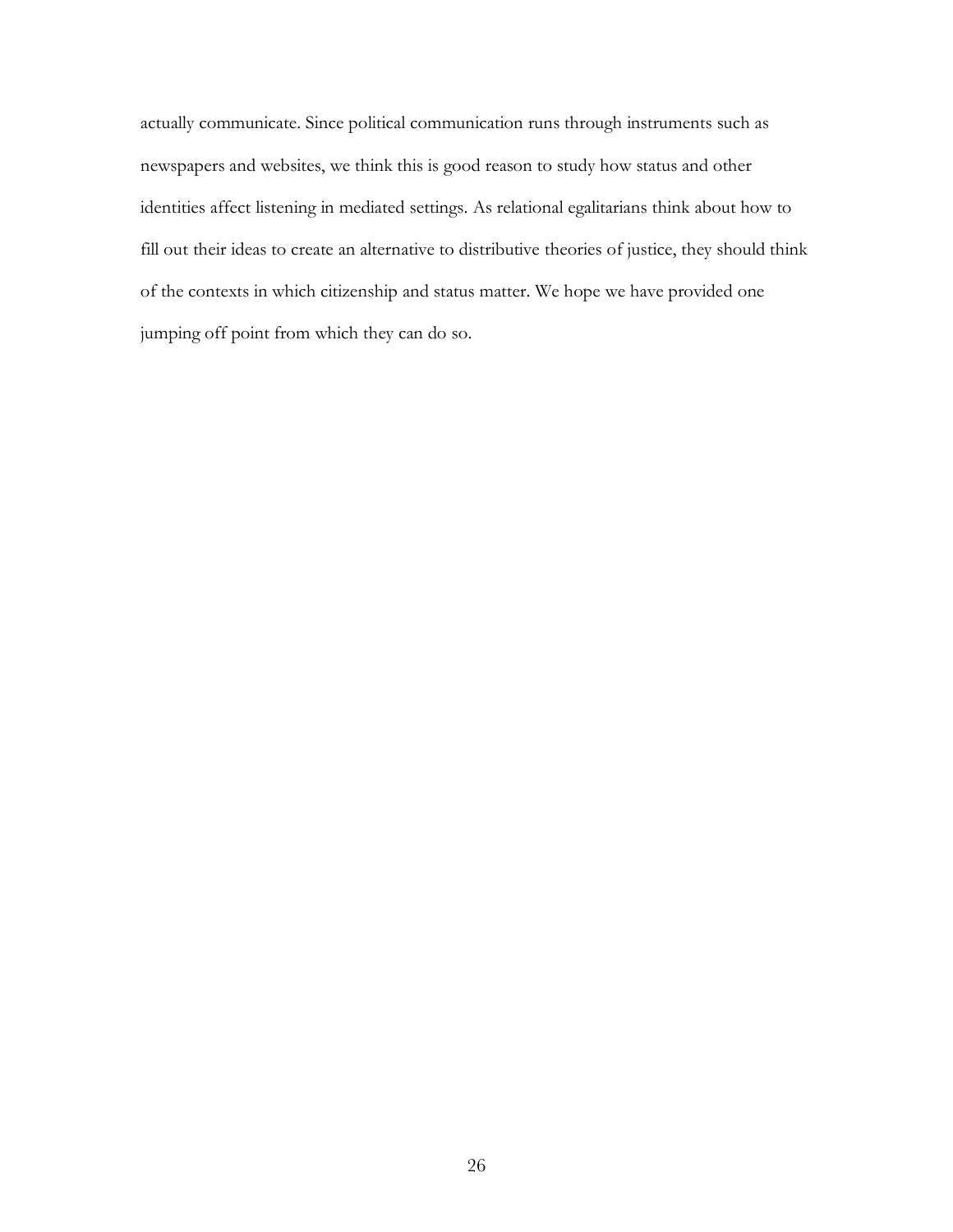|                | Study 1                      |                              |                                | Study 2                      |                            |                            |
|----------------|------------------------------|------------------------------|--------------------------------|------------------------------|----------------------------|----------------------------|
|                | Low-status /                 | Low-status $/$               | High-status /                  | Low-status /                 | Low-status $/$             | High-status /              |
|                | Unpolished                   | Polished                     | Polished                       | Unpolished                   | Polished                   | Polished                   |
| Quality        |                              |                              |                                |                              |                            |                            |
| <b>GMO</b>     | $0.38$ (0.02) <sup>a,b</sup> | $0.64$ (0.02) <sup>a</sup>   | $0.62$ (0.03) <sup>b</sup>     | $0.42$ (0.02) <sup>a,b</sup> | $0.61$ $(0.01)^{a}$        | $0.59(0.01)^{b}$           |
| Infrastructure | $0.54$ (0.03) <sup>a,b</sup> | $0.74$ (0.02) <sup>a</sup>   | $0.75(0.02)^{b}$               | $0.57(0.01)^{a,b}$           | $0.66(0.01)^{a}$           | $0.69(0.01)^{b}$           |
| <b>TPP</b>     | $0.48$ (0.02) <sup>a,b</sup> | $0.62$ (0.02) <sup>a,c</sup> | $0.70$ $(0.02)$ <sup>b,c</sup> | $0.52$ (0.01) <sup>a,b</sup> | $0.61$ $(0.01)^{a}$        | $0.62$ (0.01) <sup>b</sup> |
| Pooled         | $0.47(0.01)^{a,b}$           | $0.67(0.01)^{a}$             | $0.69(0.01)^{b}$               | $0.51$ $(0.01)^{a,b}$        | $0.62$ (0.01) <sup>a</sup> | $0.63(0.01)^{b}$           |
| Liking         |                              |                              |                                |                              |                            |                            |
| <b>GMO</b>     | $0.38$ (0.02) <sup>a,b</sup> | $0.55$ $(0.02)^{a}$          | $0.55(0.02)^{b}$               | $0.39(0.02)$ <sup>a,b</sup>  | $0.53$ $(0.01)^{a}$        | $0.54(0.01)^{b}$           |
| Infrastructure | $0.45$ (0.03) <sup>a,b</sup> | $0.64$ (0.02) <sup>a</sup>   | $0.62$ (0.02) <sup>b</sup>     | $0.50$ $(0.02)^{a,b}$        | $0.58(0.01)^{a}$           | $0.61~(0.01)^{b}$          |
| TPP            | $0.42$ (0.02) <sup>a,b</sup> | $0.54$ (0.02) <sup>a</sup>   | $0.56$ (0.02) <sup>b</sup>     | $0.46$ (0.02) <sup>a,b</sup> | $0.53$ $(0.01)^{a}$        | $0.52(0.01)^{b}$           |
| Pooled         | $0.42$ (0.01) <sup>a,b</sup> | $0.58(0.01)^{a}$             | $0.58(0.01)^{b}$               | $0.45(0.01)^{a,b}$           | $0.55(0.01)^{a}$           | $0.56(0.01)^{b}$           |
| Importance     |                              |                              |                                |                              |                            |                            |
| <b>GMO</b>     | $0.51$ (0.03) <sup>a,b</sup> | $0.67$ (0.02) <sup>a</sup>   | $0.69(0.02)^{b}$               | $0.53$ (0.02) <sup>a,b</sup> | $0.64$ (0.01) <sup>a</sup> | $0.66(0.01)^{b}$           |
| Infrastructure | $0.62$ (0.03) <sup>a,b</sup> | $0.73$ (0.02) <sup>a</sup>   | $0.73(0.02)^{b}$               | $0.62$ (0.02) <sup>a,b</sup> | $0.68(0.01)^{a}$           | $0.69(0.01)^{b}$           |
| TPP            | $0.62$ $(0.03)$ <sup>b</sup> | 0.68(0.02)                   | $0.72$ (0.02) <sup>b</sup>     | 0.62(0.01)                   | 0.64(0.01)                 | 0.64(0.01)                 |
| Pooled         | $0.58$ (0.02) <sup>a,b</sup> | $0.69(0.01)^{a}$             | $0.71(0.01)^{b}$               | $0.58(0.01)^{a,b}$           | $0.65$ $(0.01)^{a}$        | $0.66(0.01)^{b}$           |
| Recall         |                              |                              |                                |                              |                            |                            |
| <b>GMO</b>     | 1.64 $(0.10)^{b}$            | 1.72(0.10)                   | 1.90 $(0.08)^{b}$              |                              |                            |                            |
| Infrastructure | 1.37(0.09)                   | 1.60(0.09)                   | 1.40(0.09)                     |                              |                            |                            |
| <b>TPP</b>     | $0.97(0.07)^{b}$             | 1.04(0.09)                   | 1.21 $(0.08)$ <sup>b</sup>     |                              |                            |                            |
| Pooled         | 1.32 $(0.05)^{a,b}$          | 1.46 $(0.06)$ <sup>a</sup>   | 1.51 $(0.05)^{b}$              |                              |                            |                            |

Table 1: Communication Skills—But Not Status—Affect Listening

Cell entries are means, by condition, with standard errors in parentheses. Quality, Liking, and Importance are scaled from 0 to 1. Recall is

the number of message arguments recalled, which ranges from 0 to 3. Entries with shared superscripts are statistically distinguishable from each other (p<.05).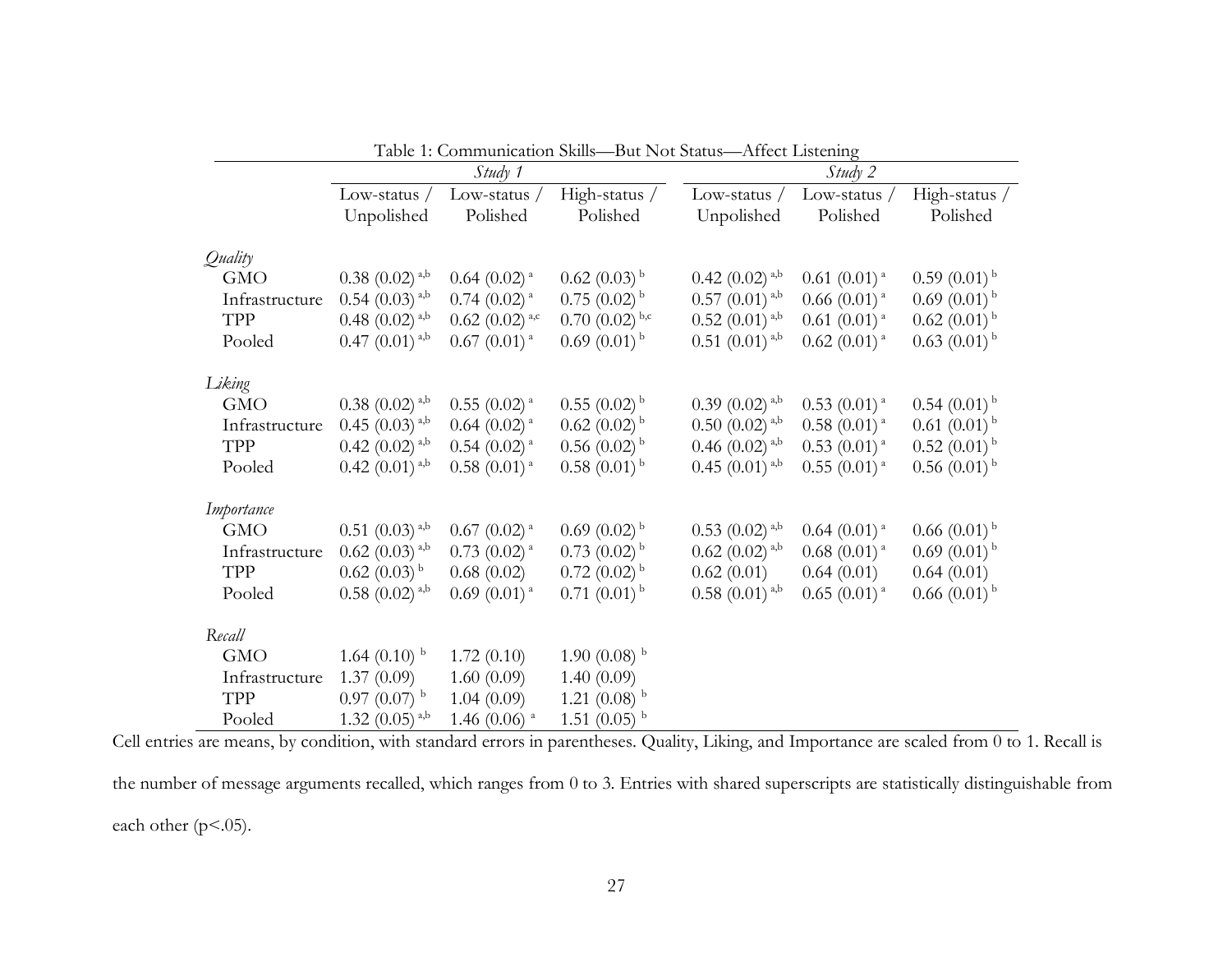**Acknowledgements**: We would like to thank Tali Mendelberg, Spencer Piston, Alex Kirshner, Ian MacMullen, and Geneviève Rousselière, along with three anonymous reviewers, for comments on earlier versions of this article. A previous versions of this manuscript was presented at the political science workshop at Dartmouth College, where we received invaluable feedback. We also thank Cole Stanley for his research support.

## References

Anderson, Elizabeth S. 1999. "What is the Point of Equality?" *Ethics* 109 (2):287-337.

- Anderson, Elizabeth S. 2008. "How Should Egalitarians Cope With Market Risks?" *Theoretical Inquiries in Law* 9 (1): 239–70.
- Anderson, Elizabeth S. 2008a. "Expanding the Egalitarian Toolbox: Equality and Bureaucracy." *Supplementary Proceedings of the Aristotelian Society* 82(1): 139-160
- Anderson, Elizabeth S. 2008b. "How Should Egalitarians Cope With Market Risks?". *Theoretical Inquiries in Law* 9 (1):239-70.
- Anderson, Elizabeth S. 2010. "The Fundamental Disagreement Between Luck Egalitarians and Relational Egalitarians." *Canadian Journal of Philosophy* 40 (sup1): 1–23.
- Anderson, Elizabeth S. 2012a. "Epistemic Justice as a Virtue of Social Institutions." *Social Epistemology* 26 (2): 163–73.
- Anderson, Elizabeth S. 2012b. "Equality: A Distributive Principle Or an Ideal
- of Social Relations?" In *The Oxford Handbook of Political Philosophy*, edited by David Estlund, 40–56. Oxford University Press.
- Arneson, Richard J. 2011. "Luck Egalitarianism–a Primer." In *Responsibility and Distributive Justice*, ed. Carl Knight, and Zofia Stemplowska, 24-50. Oxford University Press.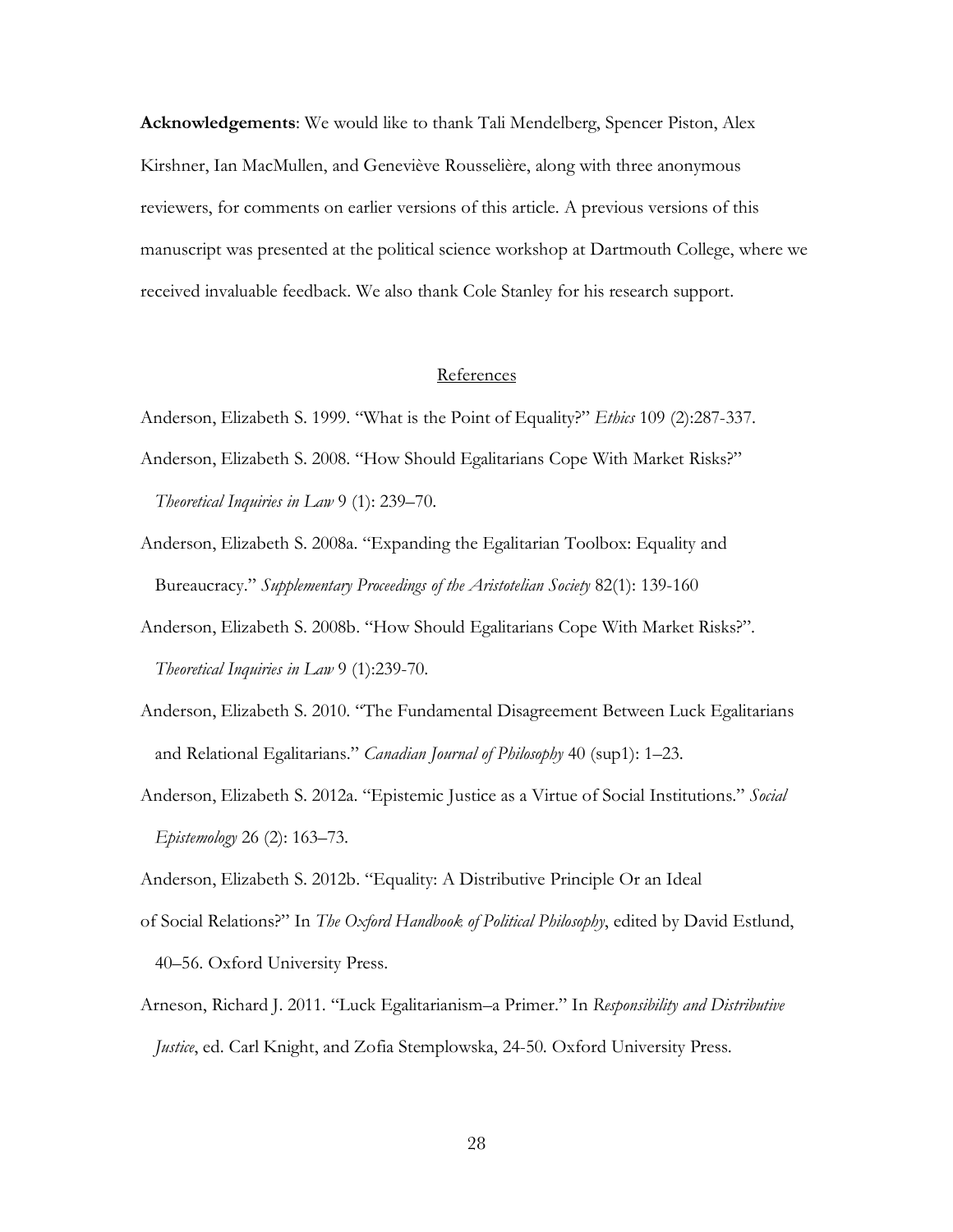- Beaumont, Elizabeth. 2011. "Promoting Political Agency, Addressing Political Inequality: a Multilevel Model of Internal Political Efficacy." *The Journal of Politics* 73(1): 216–31.
- Berinsky, Adam J., Gregory A. Huber, and Gabriel S. Lenz. 2012. "Evaluating Online Labor Markets for Experimental Research: Amazon.com's Mechanical Turk." *Political Analysis* 20(3): 351–68.
- Bidadanure, Juliana. 2016. "Making Sense of Age-Group Justice: A Time for Relational Equality." *Politics, Philosophy & Economics* 15 (3):234-60.
- Buhrmeister, Michael, Tracy Kwang, and Samuel D. Gosling. 2011. "Amazon's Mechanical Turk: a New Source of Inexpensive, Yet High-Quality, Data?." *Perspective on Psychological Science* 6(1): 3–5.
- Carnes, Nicholas, and Noam Lupu. 2016. "Do Voters Dislike Working-Class Candidates? Voter Biases and the Descriptive Underrepresentation of the Working Class." *American Political Science Review* 110 (04): 832–44.
- Cramer, Katherine J. 2016. *The Politics of Resentment: Rural Consciousness in Wisconsin and the Rise of Scott Walker*. Chicago: University Of Chicago Press.
- Fiske, Susan T. 2010. "Interpersonal Stratification: Status, Power, and Subordination." In *Handbook of Social Psychology*, edited by Susan T. Fiske, Daniel T. Gilbert, and Gardner Lindzey, 941-982. Hoboken, NJ, USA: John Wiley & Sons, Inc.
- Fourie, Carina, Fabian Schuppert, and Ivo Wallimann-Helmer. 2015. *Social Equality: On What it Means to be Equals*. Oxford: Oxford University Press.
- Fourie, Carina. 2012. "What is Social Equality? An Analysis of Status Equality as a Strongly Egalitarian Ideal." *Res Publica* 18(2):107-26.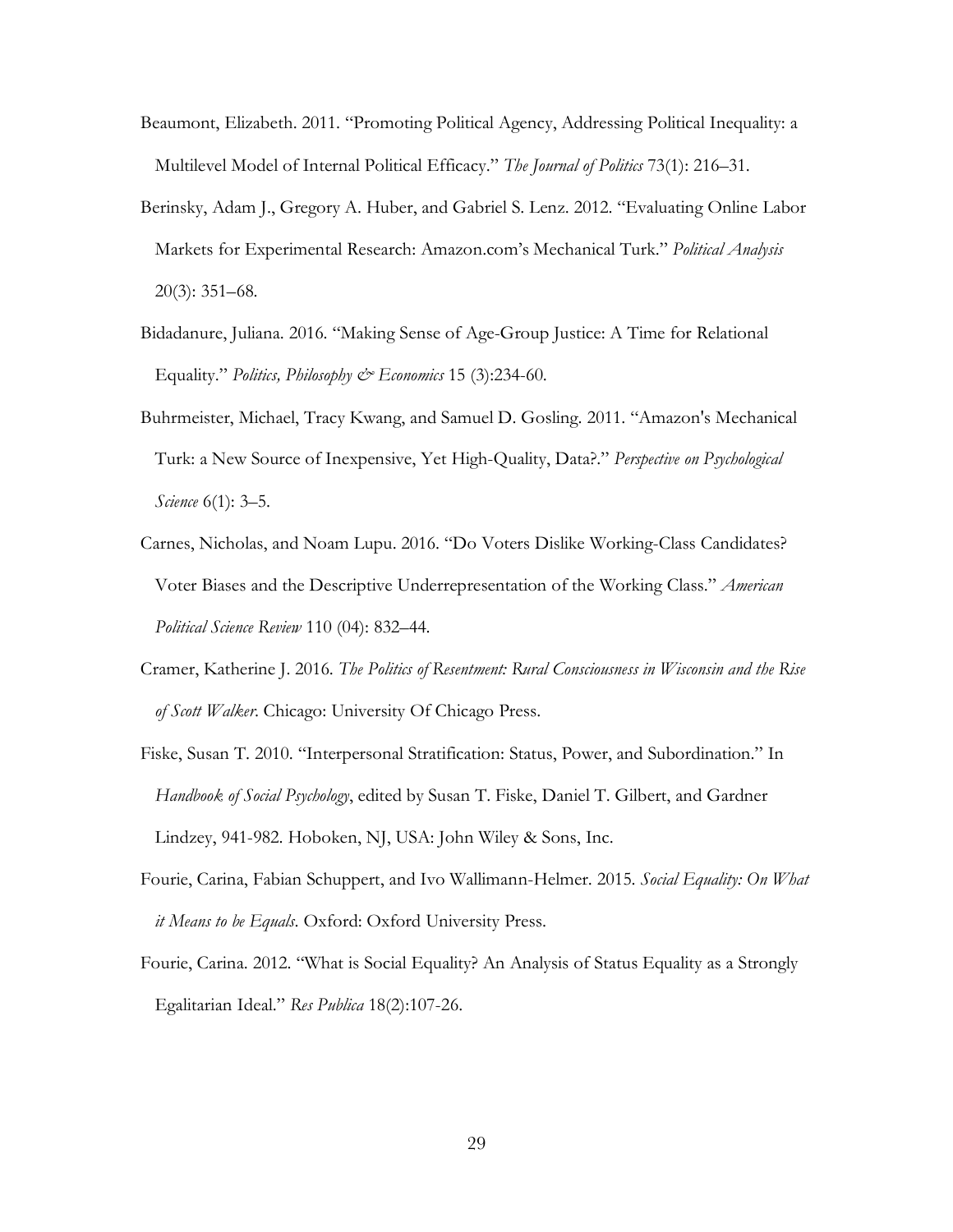- Fourie, Carina. 2015. "To Praise and to Scorn: The Problem of Inequalities of Esteem for Social Egalitarianism." In *Social Equality: On What it Means to be Equals*, eds. Carina Fourie, Fabian Schuppert, and Ivo Walliman-Helmer, 87-106. Oxford: Oxford University Press.
- Fourie, Carina, Fabian Schuppert, and Ivo Walliman-Helmer. 2015. "The Nature and Distinctiveness of Social Equality: An Introduction." In *Social Equality: On What it Means to be Equals*, edited by Carina Fourie, Fabian Schuppert, and Ivo Walliman-Helmer, 1–20. Oxford: Oxford University Press.
- Fricker, Miranda. 2007. *Epistemic Injustice*. Oxford: Oxford University Press.
- Fricker, Miranda. 2013. "Epistemic Justice as a Condition of Political Freedom." *Synthese* 190 (7): 1317–32.
- Garrau, Marie, and Cécile Laborde. 2015. "Relational Equality, Non-Domination and Vulnerability." In *Social Equality: On What it Means to be Equals, Ed. Carina Fourie, Fabian Schuppert, and Ivo Walliman-Hellmer*, eds. Carina Fourie, Fabian Schuppert, and Ivo Walliman-Helmer, 65-86. Oxford: Oxford University Press.
- Gerber, Alan S., and Donald P. Green. 2012. *Field Experiments: Design, Analysis, and Interpretation*. WW Norton.
- Gheaus, Ancasi. 2016. "Hikers in Flip-Flops: Luck Egalitarianism, Democratic Equality and the *Distribuenda* of Justice." *Journal of Applied Philosophy* 35(1):54-69.
- Hollingshead, AB. 2011. "Four Factor Index of Social Status". *Yale Journal of Sociology* 8:21- 52.
- Huckfeldt, Robert, Paul Allen Beck, Russell J Dalton, and Jeffrey Levine. 1995. "Political Environments, Cohesive Social Groups, and the Communication of Public Opinion." *American Journal of Political Science* 39(4): 1025–54.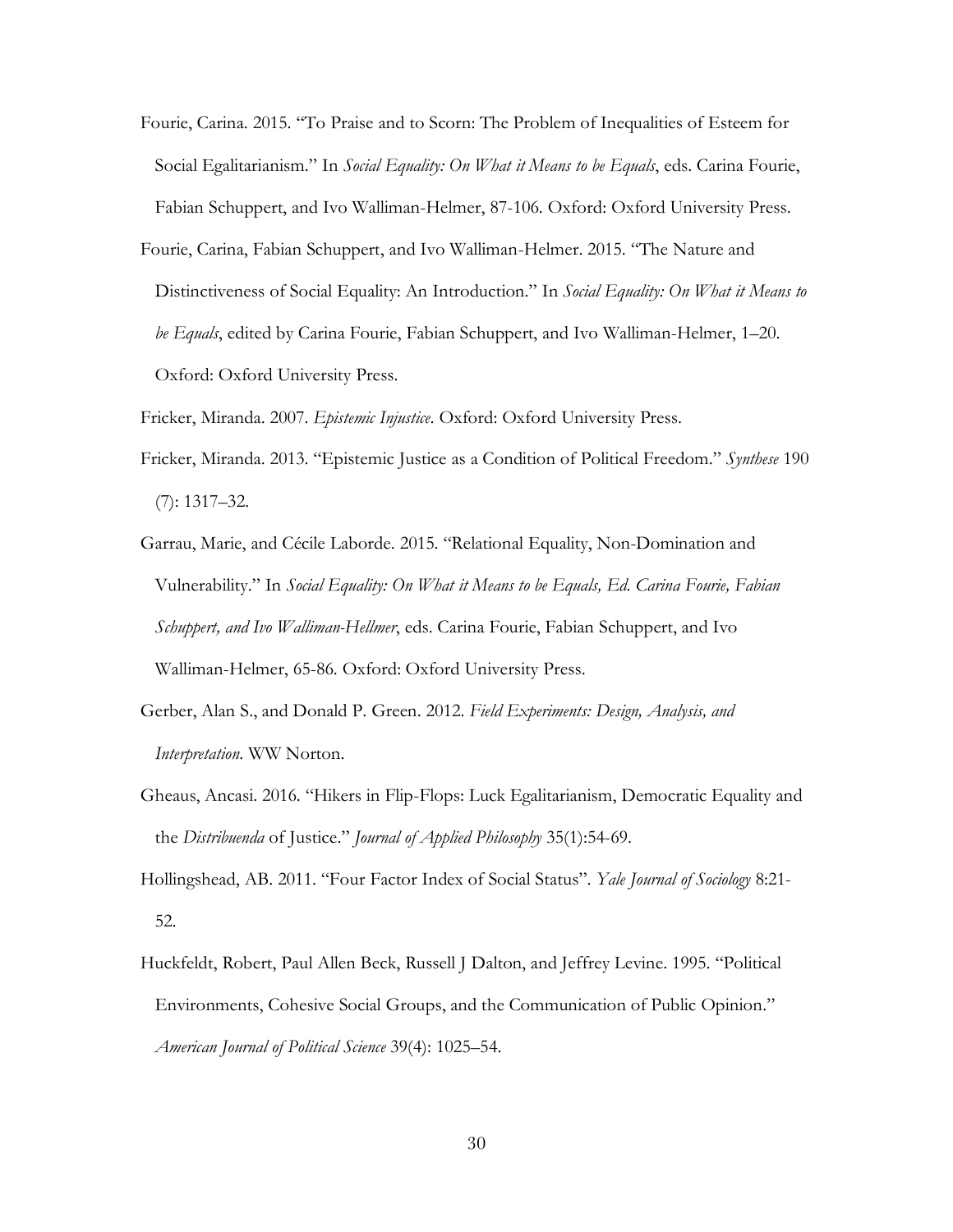- Kirk, Roger E. 2012. *Experimental Design: Procedures for Behavioral Science* (4<sup>th</sup> ed.). New York: Sage Publications.
- Kraus, MW, PK Piff, and D Keltner. 2009. "Social Class, Sense of Control, and Social Explanation." *Journal of Personality and Social Psychology* 97 (6): 992–1004.
- Kraus, MW, PK Piff, R Mendoza-Denton, ML Rheinschmidt, and D Keltner. 2012. "Social Class, Solipsism, and Contextualism: How the Rich Are Different From the Poor." *Psychological Review* 119 (3): 546–72.
- Lippert-Rasmussen, Kasper. 2018. *Relational Egalitarianism: Living as Equals*. Cambridge: Cambridge University Press.
- Miller, David. 1997. "Equality and Justice." *Ratio* 10 (3): 222–37.
- Mutz, Diana C. 2002. "Cross-Cutting Social Networks: Testing Democratic Theory in Practice." *American Political Science Review* 96(1): 111–26.
- Mutz, Diana C. 2006. *Hearing the Other Side*. New York: Cambridge University Press.
- Mutz, Diana C. 2008. "Is Deliberative Democracy a Falsifiable Theory?." *Annual Review of Political Science* 11(1): 521–38.
- Neiman, Jayme. 2017. "The Impact of Education on Legislative Responsiveness in Three Field Experiments." *Cogent Social Sciences* 3 (1): 117.
- Prior, Markus. 2007. *Post-Broadcast Democracy: How Media Choice Increases Inequality in Political Involvement and Polarizes Elections*. New York: Cambridge University Press.
- Rawls, John. 2001. *Justice as Fairness: A Restatement*. Cambridge: Harvard University Press.
- Ridgeway, Cecilia L., and Sandra Nakagawa. 2014. "Status." edited by Jane D. McLeod,
- Edward J. Lawler, and Michael Schwalbe, 3–25. Dordrecht: Springer Netherlands.
- Scheffler, Samuel. 2005. "Choice, Circumstance, and the Value of Equality." *Politics,*

*Philosophy & Economics* 4 (1): 5–28.